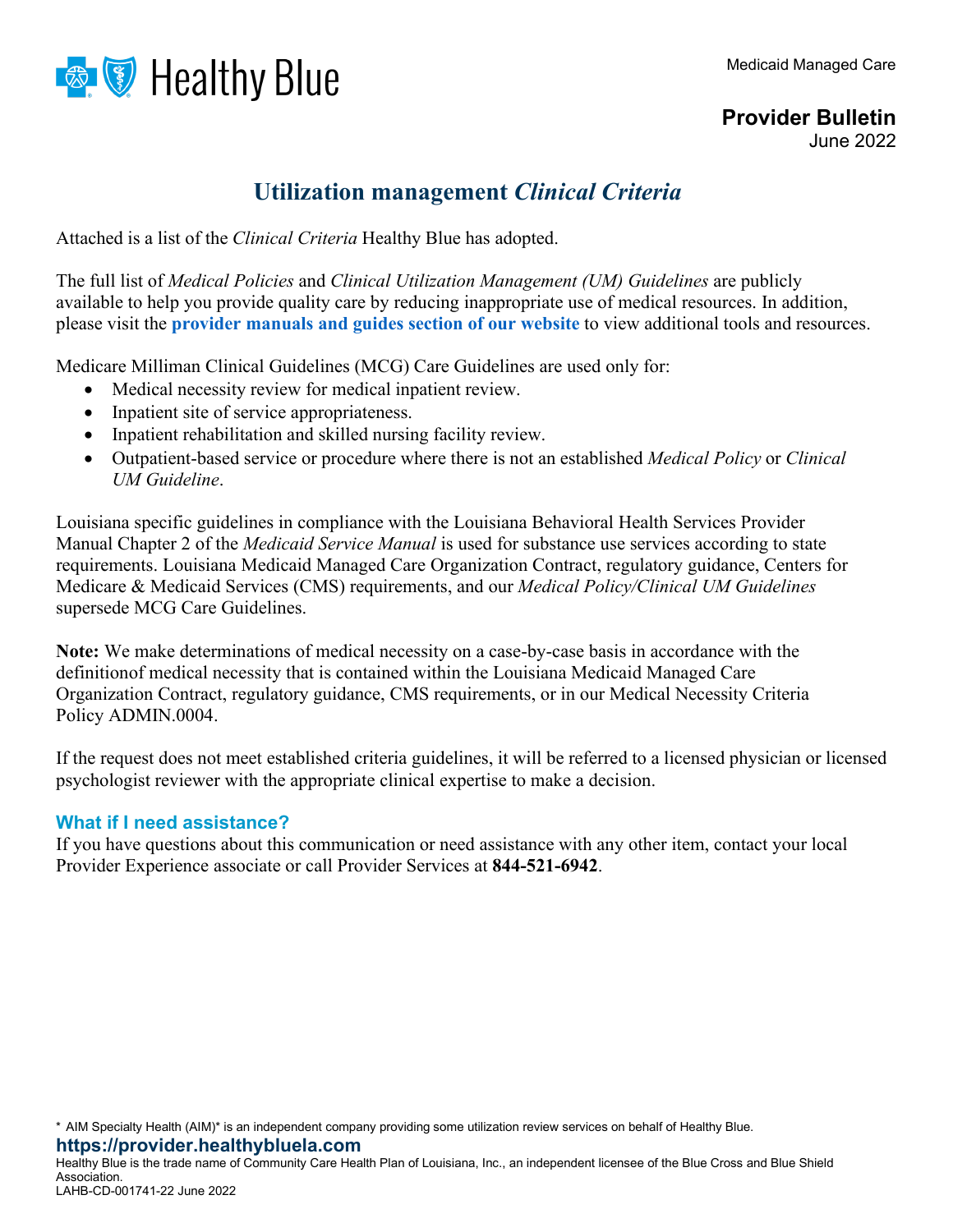Not all of the services and codes referenced within these criteria are reimbursed under Healthy Louisiana. Please refer to Healthy Louisiana guidelines for coverage and reimbursement information.

To view the below criteria, select the link in the **Criteria** title column. For additional information regarding our *Medical Policies* **and** *Clinical UM Guidelines*, visit our *Medical Policies* **and** *[Clinical UM Guidelines](https://provider.healthybluela.com/louisiana-provider/medical-policies-and-clinical-guidelines)* **[webpage](https://provider.healthybluela.com/louisiana-provider/medical-policies-and-clinical-guidelines)**.

| Category                                             | Criteria number    | Criteria title                                                                                                                                                                                   | <b>Comments</b> |
|------------------------------------------------------|--------------------|--------------------------------------------------------------------------------------------------------------------------------------------------------------------------------------------------|-----------------|
| Administrative                                       | ADMIN.00001        | <b>Medical Policy Formation</b>                                                                                                                                                                  |                 |
| Administrative                                       | ADMIN.00002        | <b>Preventive Health Guidelines</b>                                                                                                                                                              |                 |
| Administrative                                       | <b>ADMIN.00004</b> | <b>Medical Necessity Criteria</b>                                                                                                                                                                |                 |
| Administrative                                       | ADMIN.00005        | <b>Investigational Criteria</b>                                                                                                                                                                  |                 |
| Administrative                                       | ADMIN.00006        | <b>Review of Services for Benefit</b><br><b>Determinations in the Absence of a Company</b><br><b>Applicable Medical Policy or Clinical</b><br><b>Utilization</b>                                 |                 |
| Administrative                                       | ADMIN.00007        | <b>Immunizations</b>                                                                                                                                                                             |                 |
| Administrative                                       | $CG-ADMIN-01$      | <b>Clinical Utilization Management (UM)</b><br><b>Guideline for Pre-Payment Review</b><br><b>Medical Necessity Determinations</b><br><b>When No Other Clinical UM Guideline</b><br><b>Exists</b> |                 |
| <b>AIM</b> Specialty<br>Health <sub>®</sub> $(AIM)*$ | <b>MSK</b>         | <b>Joint Surgery</b>                                                                                                                                                                             |                 |
| $\overline{AIM}$                                     | <b>MSK</b>         | <b>Sacroiliac Joint Fusion</b>                                                                                                                                                                   |                 |
| $\overline{AM}$                                      | <b>MSK</b>         | <b>Spine Surgery</b>                                                                                                                                                                             |                 |
| AIM                                                  | <b>RAD</b>         | <b>Radiation Oncology: Brachytherapy,</b><br><b>Intensity Modulated Radiation Therapy,</b><br><b>Stereotactic BodyRadiation Therapy, and</b><br><b>Stereotactic Radiosurgery</b>                 |                 |
| $\overline{AIM}$                                     | <b>RBM</b>         | <b>Abdominal and Pelvic Imaging</b>                                                                                                                                                              |                 |
| $\overline{AIM}$                                     | <b>RBM</b>         | <b>Brain Imaging</b>                                                                                                                                                                             |                 |
| <b>AIM</b>                                           | <b>RBM</b>         | <b>Cardiac Imaging</b>                                                                                                                                                                           |                 |
| <b>AIM</b>                                           | <b>RBM</b>         | <b>Chest Imaging</b>                                                                                                                                                                             |                 |
| <b>AIM</b>                                           | <b>RBM</b>         | <b>Extremity Imaging</b>                                                                                                                                                                         |                 |
| AIM                                                  | <b>RBM</b>         | <b>Head and Neck Imaging</b>                                                                                                                                                                     |                 |
| $\overline{AIM}$                                     | RBM                | <b>Oncologic Imaging</b>                                                                                                                                                                         |                 |
| $\overline{AIM}$                                     | <b>RBM</b>         | <b>Spine Imaging</b>                                                                                                                                                                             |                 |
| AIM                                                  | <b>RBM</b>         | <b>Vascular Imaging</b>                                                                                                                                                                          |                 |
| AIM                                                  | Sleep              | <b>Sleep Disorder Management</b>                                                                                                                                                                 |                 |
| Ancillary,<br>Miscellaneous                          | ANC.00006          | <b>Biomagnetic Therapy</b>                                                                                                                                                                       |                 |
| Ancillary,<br>Miscellaneous                          | ANC.00007          | <b>Cosmetic and Reconstructive Services: Skin</b><br><b>Related</b>                                                                                                                              |                 |
| Ancillary,<br>Miscellaneous                          | ANC.00008          | <b>Cosmetic and Reconstructive Services of the</b><br><b>Head and Neck</b>                                                                                                                       |                 |
| Ancillary,<br>Miscellaneous                          | ANC.00009          | <b>Cosmetic and Reconstructive Services of the</b><br><b>Trunk and Groin</b>                                                                                                                     |                 |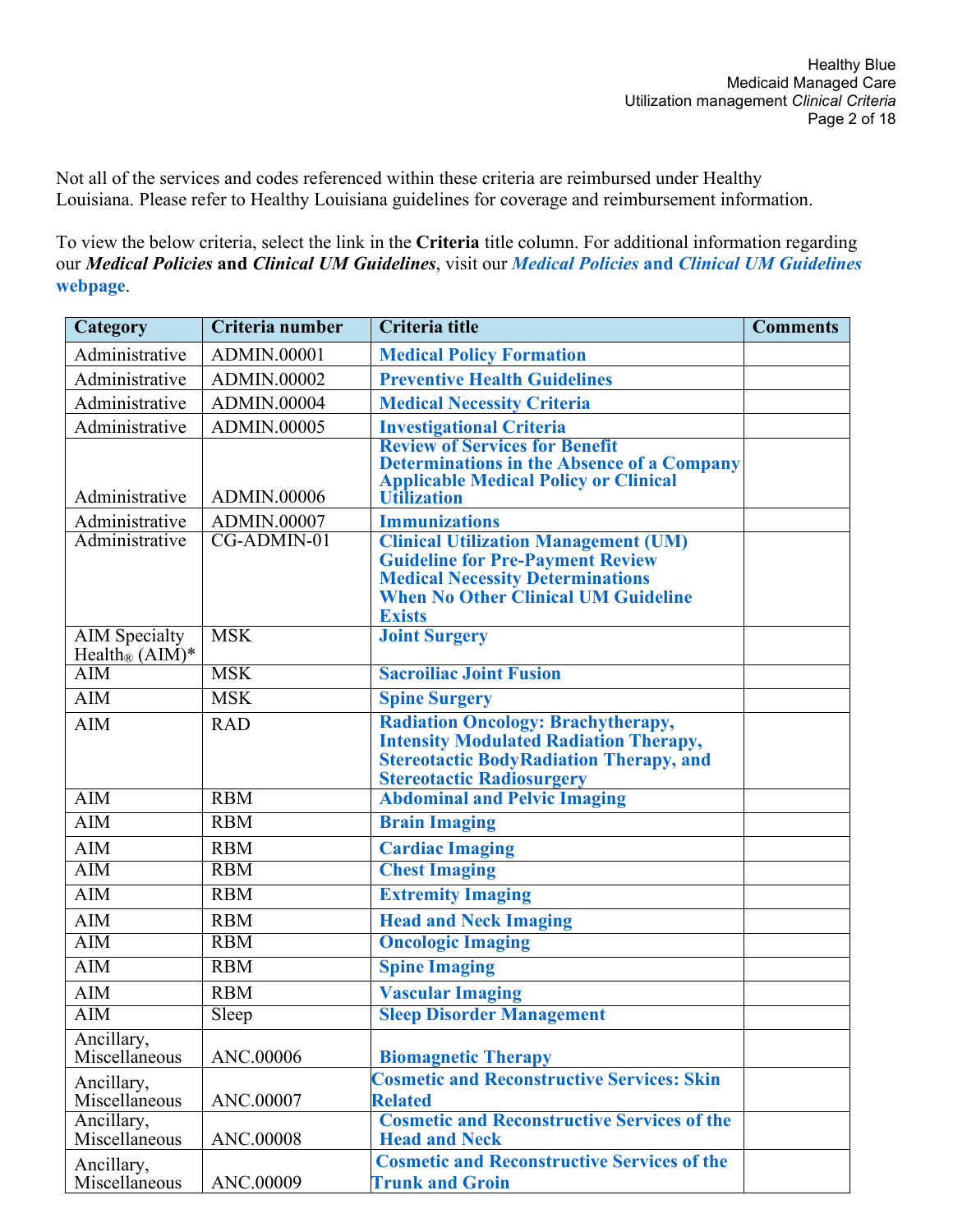| <b>Category</b>             | Criteria number | Criteria title                                                                                  | <b>Comments</b> |
|-----------------------------|-----------------|-------------------------------------------------------------------------------------------------|-----------------|
| Ancillary,                  |                 |                                                                                                 |                 |
| Miscellaneous               | CG-ANC-03       | <b>Acupuncture</b>                                                                              |                 |
| Ancillary,                  |                 |                                                                                                 |                 |
| Miscellaneous               | CG-ANC-04       | <b>Ambulance Services: Air and Water</b>                                                        |                 |
| Ancillary,<br>Miscellaneous | CG-ANC-05       | <b>Ambulance Services: Ground; Emergent</b>                                                     |                 |
| Ancillary,                  |                 | <b>Ambulance Services: Ground; Non-</b>                                                         |                 |
| Miscellaneous               | CG-ANC-06       | <b>Emergent</b>                                                                                 |                 |
| Ancillary,                  |                 |                                                                                                 |                 |
| Miscellaneous               | CG-ANC-07       | <b>Inpatient Interfacility Transfers</b>                                                        |                 |
| Ancillary,                  |                 | <b>Mobile Device-Based Health Management</b>                                                    |                 |
| Miscellaneous               | CG-ANC-08       | <b>Applications</b>                                                                             |                 |
| Behavioral                  |                 |                                                                                                 |                 |
| Health<br>Behavioral        | CG-BEH-02       | <b>Adaptive Behavioral Treatment</b><br><b>Intensive In-home Behavioral Health</b>              |                 |
| Health                      | CG-BEH-14       | <b>Services</b>                                                                                 |                 |
| Behavioral                  |                 | <b>Activity Therapy for Autism Spectrum</b>                                                     |                 |
| Health                      | CG-BEH-15       | <b>Disorders and Rett Syndrome</b>                                                              |                 |
|                             |                 | <b>Neuromuscular Stimulation in the Treatment</b>                                               |                 |
| <b>DME</b>                  | CG-DME-03       | of Muscle Atrophy                                                                               |                 |
| <b>DME</b>                  | CG-DME-05       | <b>Cervical Traction Devices for Home Use</b>                                                   |                 |
|                             |                 | <b>Pneumatic Compression Devices for</b>                                                        |                 |
| <b>DME</b>                  | CG-DME-06       | Lymphedema                                                                                      |                 |
|                             |                 | <b>Augmentative and Alternative</b>                                                             |                 |
|                             |                 | <b>Communication (AAC) Devices with</b>                                                         |                 |
| <b>DME</b>                  | CG-DME-07       | <b>Digitized or Synthesized Speech Output</b>                                                   |                 |
| <b>DME</b>                  | CG-DME-08       | <b>Infant Home Apnea Monitors</b>                                                               |                 |
|                             |                 | <b>Continuous Local Delivery of Analgesia to</b><br><b>Operative Sites using an Elastomeric</b> |                 |
|                             |                 | <b>Infusion Pump during the Post-Operative</b>                                                  |                 |
| <b>DME</b>                  | CG-DME-09       | <b>Period</b>                                                                                   |                 |
| <b>DME</b>                  | CG-DME-10       | <b>Durable Medical Equipment</b>                                                                |                 |
|                             |                 | <b>Home Phototherapy Devices for Neonatal</b>                                                   |                 |
| <b>DME</b>                  | CG-DME-12       | Hyperbilirubinemia                                                                              |                 |
| <b>DME</b>                  | CG-DME-13       | <b>Lower Limb Prosthesis</b>                                                                    |                 |
| <b>DME</b>                  | CG-DME-15       | <b>Hospital Beds and Accessories</b>                                                            |                 |
|                             |                 | <b>Pressure Reducing Support Surfaces -</b>                                                     |                 |
| <b>DME</b>                  | CG-DME-16       | <b>Groups 1, 2 &amp; 3</b>                                                                      |                 |
| <b>DME</b>                  | CG-DME-18       | <b>Home Oxygen Therapy</b>                                                                      |                 |
|                             |                 | <b>Therapeutic Shoes, Inserts or Modifications</b>                                              |                 |
| <b>DME</b>                  | CG-DME-19       | for Individuals with Diabetes                                                                   |                 |
| <b>DME</b>                  | CG-DME-20       | <b>Orthopedic Footwear</b>                                                                      |                 |
|                             |                 | <b>External Infusion Pumps for the</b>                                                          |                 |
|                             |                 | <b>Administration of Drugs in the Home or</b>                                                   |                 |
| <b>DME</b>                  | CG-DME-21       | <b>Residential Care Settings</b>                                                                |                 |
| <b>DME</b>                  | CG-DME-22       | <b>Ankle-Foot &amp; Knee-Ankle-Foot Orthoses</b>                                                |                 |
| <b>DME</b>                  | CG-DME-23       | <b>Lifting Devices for Use in the Home</b>                                                      |                 |
|                             |                 | <b>Wheeled Mobility Devices: Manual</b>                                                         |                 |
|                             |                 | <b>Wheelchairs - Standard, Heavy Duty and</b>                                                   |                 |
| <b>DME</b>                  | CG-DME-24       | Lightweight                                                                                     |                 |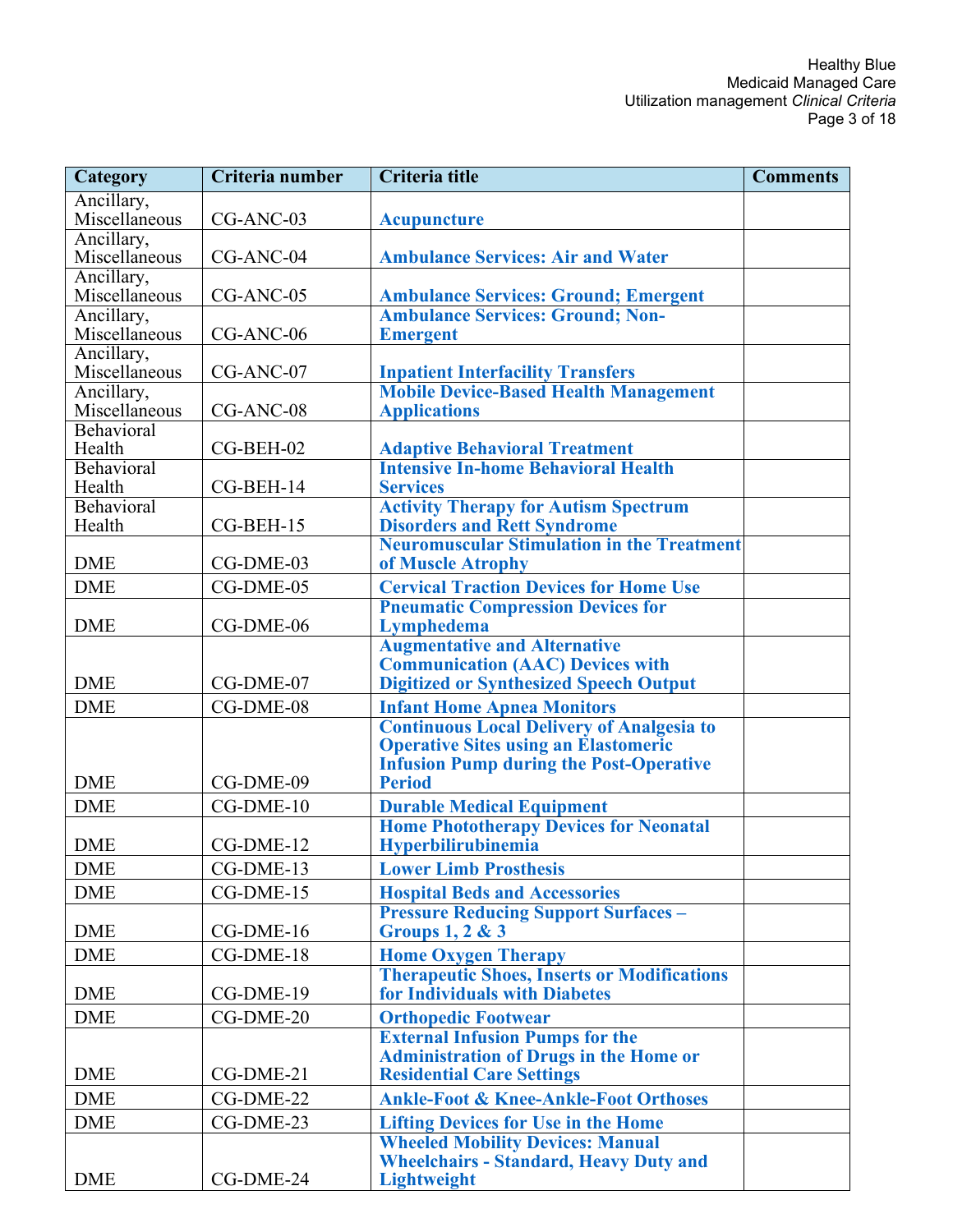| <b>Category</b> | Criteria number | Criteria title                                                                                       | <b>Comments</b> |
|-----------------|-----------------|------------------------------------------------------------------------------------------------------|-----------------|
| <b>DME</b>      | CG-DME-25       | <b>Seat Lift Mechanisms</b>                                                                          |                 |
| <b>DME</b>      | CG-DME-26       | <b>Back-Up Ventilators in the Home Setting</b>                                                       |                 |
| <b>DME</b>      | CG-DME-30       | <b>Prothrombin Time Self-Monitoring Devices</b>                                                      |                 |
|                 |                 | <b>Wheeled Mobility Devices: Wheelchairs-</b>                                                        |                 |
|                 |                 | <b>Powered, Motorized, With or Without Power</b>                                                     |                 |
|                 |                 | <b>Seating Systems and Power Operated</b>                                                            |                 |
| <b>DME</b>      | CG-DME-31       | <b>Vehicles (POVs)</b><br><b>Wheeled Mobility Devices: Manual</b>                                    |                 |
| <b>DME</b>      | CG-DME-33       | <b>Wheelchairs-Ultra Lightweight</b>                                                                 |                 |
|                 |                 | <b>Wheeled Mobility Devices: Wheelchair</b>                                                          |                 |
| <b>DME</b>      | CG-DME-34       | <b>Accessories</b>                                                                                   |                 |
| <b>DME</b>      | CG-DME-35       | <b>Electric Breast Pumps</b>                                                                         |                 |
| <b>DME</b>      | CG-DME-36       | <b>Pediatric Gait Trainers</b>                                                                       |                 |
| <b>DME</b>      | CG-DME-37       | <b>Air Conduction Hearing Aids</b>                                                                   |                 |
|                 |                 | <b>Dynamic Low-Load Prolonged-Duration</b>                                                           |                 |
| <b>DME</b>      | CG-DME-39       | <b>Stretch Devices</b>                                                                               |                 |
|                 |                 | <b>Noninvasive Electrical Bone Growth</b>                                                            |                 |
| <b>DME</b>      | CG-DME-40       | <b>Stimulation of the Appendicular Skeleton</b><br><b>Ultraviolet Light Therapy Delivery Devices</b> |                 |
| <b>DME</b>      | CG-DME-41       | for Home Use                                                                                         |                 |
|                 |                 | <b>High Frequency Chest Compression Devices</b>                                                      |                 |
| <b>DME</b>      | CG-DME-43       | for Airway Clearance                                                                                 |                 |
| <b>DME</b>      | CG-DME-44       | <b>Electric Tumor Treatment Field (TTF)</b>                                                          |                 |
| <b>DME</b>      | CG-DME-45       | <b>Ultrasound Bone Growth Stimulation</b>                                                            |                 |
|                 |                 | <b>Pneumatic Compression Devices for</b>                                                             |                 |
|                 |                 | <b>Prevention of Deep Vein Thrombosis of the</b>                                                     |                 |
| <b>DME</b>      | CG-DME-46       | <b>Extremities in the Home Setting</b><br><b>Noninvasive Home Ventilator Therapy for</b>             |                 |
| <b>DME</b>      | CG-DME-47       | <b>Respiratory Failure</b>                                                                           |                 |
|                 |                 | <b>Vacuum Assisted Wound Therapy in the</b>                                                          |                 |
| <b>DME</b>      | CG-DME-48       | <b>Outpatient Setting</b>                                                                            |                 |
| <b>DME</b>      | CG-DME-49       | <b>Standing Frames</b>                                                                               |                 |
|                 |                 | <b>Electrical Stimulation as a Treatment for</b>                                                     |                 |
|                 |                 | <b>Pain and Other Conditions: Surface and</b>                                                        |                 |
| <b>DME</b>      | DME.00011       | <b>Percutaneous Devices</b><br><b>Intrapulmonary Percussive Ventilation</b>                          |                 |
| <b>DME</b>      | DME.00012       | <b>Devices</b>                                                                                       |                 |
|                 |                 | <b>Functional Electrical Stimulation (FES);</b>                                                      |                 |
| <b>DME</b>      | DME.00022       | <b>Threshold Electrical Stimulation (TES)</b>                                                        |                 |
| <b>DME</b>      | DME.00024       | <b>Transtympanic Micropressure</b>                                                                   |                 |
| <b>DME</b>      | DME.00025       | <b>Self-Operated Spinal Unloading Devices</b>                                                        |                 |
|                 |                 | <b>Altered Auditory Feedback Devices for the</b>                                                     |                 |
| <b>DME</b>      | DME.00030       | <b>Treatment of Stuttering</b>                                                                       |                 |
| <b>DME</b>      | DME.00032       | <b>Automated External Defibrillators for Home</b><br><b>Use</b>                                      |                 |
|                 |                 | <b>Cooling Devices and Combined</b>                                                                  |                 |
| <b>DME</b>      | DME.00037       | <b>Cooling/Heating Devices</b>                                                                       |                 |
|                 |                 | <b>Static Progressive Stretch (SPS) and Patient-</b>                                                 |                 |
| <b>DME</b>      | DME.00038       | <b>Actuated Serial Stretch (PASS) Devices</b>                                                        |                 |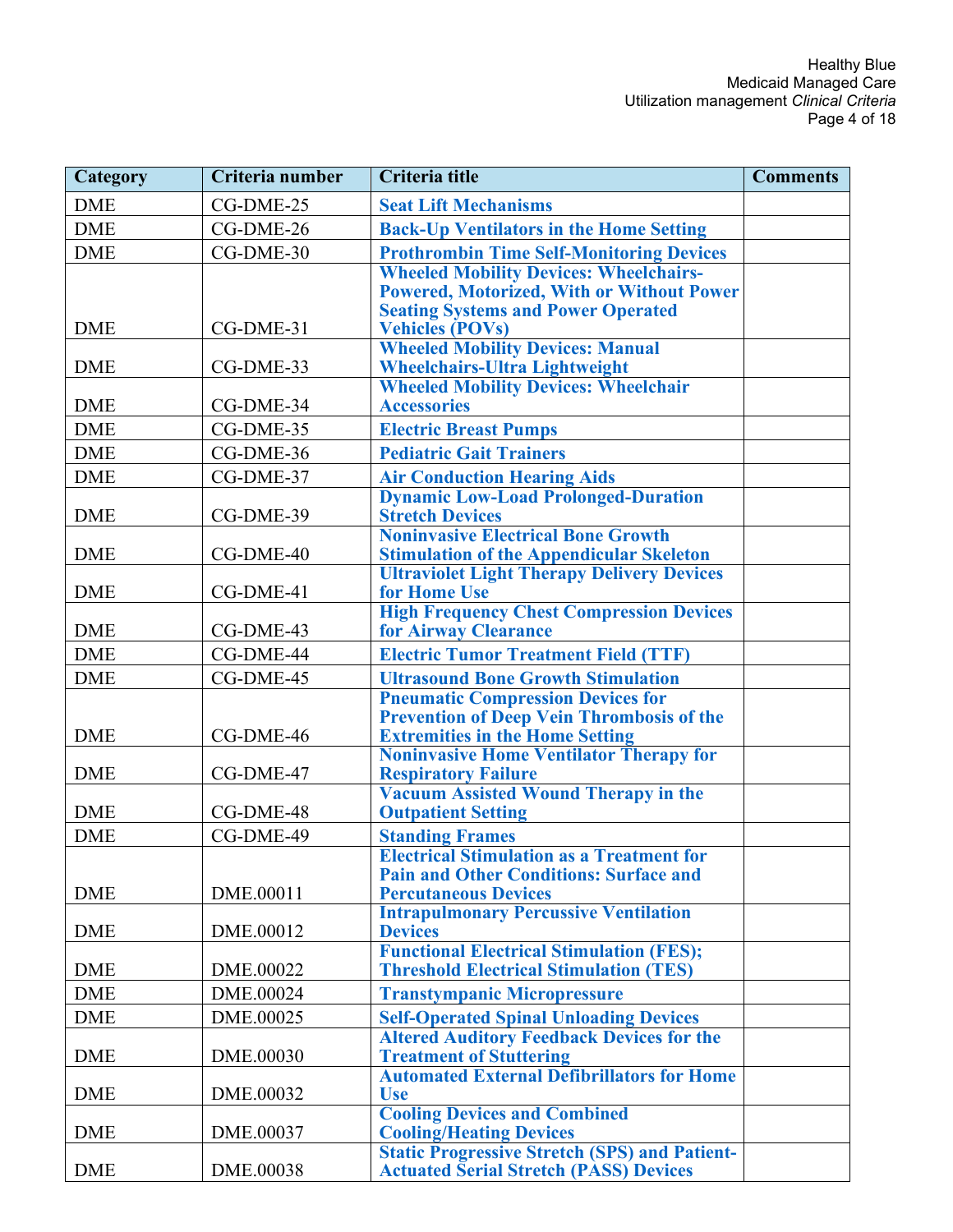| Category   | Criteria number | Criteria title                                                                                | <b>Comments</b> |
|------------|-----------------|-----------------------------------------------------------------------------------------------|-----------------|
|            |                 | <b>Prefabricated Oral Appliances for the</b>                                                  |                 |
| <b>DME</b> | DME.00039       | <b>Treatment of Obstructive Sleep Apnea</b>                                                   |                 |
| <b>DME</b> | DME.00041       | <b>Low Intensity Therapeutic Ultrasound</b>                                                   |                 |
|            |                 | <b>Electronic Positional Devices for the</b>                                                  |                 |
| <b>DME</b> | DME.00042       | <b>Treatment of Obstructive Sleep Apnea</b>                                                   |                 |
|            |                 | <b>Molecular Marker Evaluation of Thyroid</b>                                                 |                 |
| Genetics   | CG-GENE-04      | <b>Nodules</b>                                                                                |                 |
| Genetics   | CG-GENE-07      | <b>BCR-ABL Mutation Analysis</b>                                                              |                 |
|            |                 | <b>Genetic Testing for PTEN Hamartoma</b>                                                     |                 |
| Genetics   | CG-GENE-08      | <b>Tumor Syndrome</b>                                                                         |                 |
|            |                 | <b>Chromosomal Microarray Analysis (CMA)</b><br>for Developmental Delay, Autism Spectrum      |                 |
|            |                 | <b>Disorder, Intellectual Disability and</b>                                                  |                 |
| Genetics   | CG-GENE-10      | <b>Congenital Anomalies</b>                                                                   |                 |
|            |                 | <b>Genotype Testing for Individual Genetic</b>                                                |                 |
|            |                 | <b>Polymorphisms to Determine Drug-</b>                                                       |                 |
| Genetics   | CG-GENE-11      | <b>Metabolizer Status</b>                                                                     |                 |
| Genetics   | CG-GENE-13      | <b>Genetic Testing for Inherited Diseases</b>                                                 |                 |
|            |                 | <b>Gene Mutation Testing for Solid Tumor</b>                                                  |                 |
| Genetics   | CG-GENE-14      | <b>Cancer Susceptibility and Management</b>                                                   |                 |
|            |                 | <b>Genetic Testing for Lynch Syndrome,</b>                                                    |                 |
|            |                 | <b>Familial Adenomatous Polyposis (FAP),</b>                                                  |                 |
|            |                 | <b>Attenuated FAP and MYH-associated</b>                                                      |                 |
| Genetics   | CG-GENE-15      | <b>Polyposis</b><br><b>RET Proto-oncogene Testing for Endocrine</b>                           |                 |
| Genetics   | CG-GENE-17      | <b>Gland Cancer Susceptibility</b>                                                            |                 |
| Genetics   | CG-GENE-18      |                                                                                               |                 |
|            |                 | <b>Genetic Testing for TP53 Mutations</b><br><b>Detection and Quantification of Tumor DNA</b> |                 |
|            |                 | <b>Using Next Generation Sequencing in</b>                                                    |                 |
| Genetics   | CG-GENE-19      | <b>Lymphoid Cancers</b>                                                                       |                 |
|            |                 | <b>Gene Expression Profiling for Managing</b>                                                 |                 |
| Genetics   | CG-GENE-22      | <b>Breast Cancer Treatment</b>                                                                |                 |
|            |                 | <b>Genetic Testing for Heritable Cardiac</b>                                                  |                 |
| Genetics   | CG-GENE-23      | <b>Conditions</b>                                                                             |                 |
|            |                 | <b>Genetic Testing and Biochemical Markers</b>                                                |                 |
| Genetics   | GENE.00003      | for the Diagnosis of Alzheimer's Disease                                                      |                 |
| Genetics   | GENE.00009      | <b>Gene Expression Profiling and Genomic</b><br><b>Biomarker Tests for Prostate Cancer</b>    |                 |
|            |                 | <b>Panel and other Multi-Gene Testing for</b>                                                 |                 |
|            |                 | <b>Polymorphisms to Determine Drug-</b>                                                       |                 |
| Genetics   | GENE.00010      | <b>Metabolizer Status</b>                                                                     |                 |
|            |                 | <b>Gene Expression Profiling for Colorectal</b>                                               |                 |
| Genetics   | GENE.00016      | <b>Cancer</b>                                                                                 |                 |
|            |                 | <b>Gene Expression Profiling for Cancers of</b>                                               |                 |
| Genetics   | GENE.00018      | <b>Unknown Primary Site</b>                                                                   |                 |
|            |                 | <b>Gene Expression Profile Tests for Multiple</b>                                             |                 |
| Genetics   | GENE.00020      | <b>Myeloma</b>                                                                                |                 |
| Genetics   | GENE.00023      | <b>Gene Expression Profiling of Melanomas</b>                                                 |                 |
|            |                 | <b>Proteogenomic Testing for the Evaluation of</b>                                            |                 |
| Genetics   | GENE.00025      | <b>Malignancies</b>                                                                           |                 |
| Genetics   | GENE.00033      | <b>Genetic Testing for Inherited Peripheral</b>                                               |                 |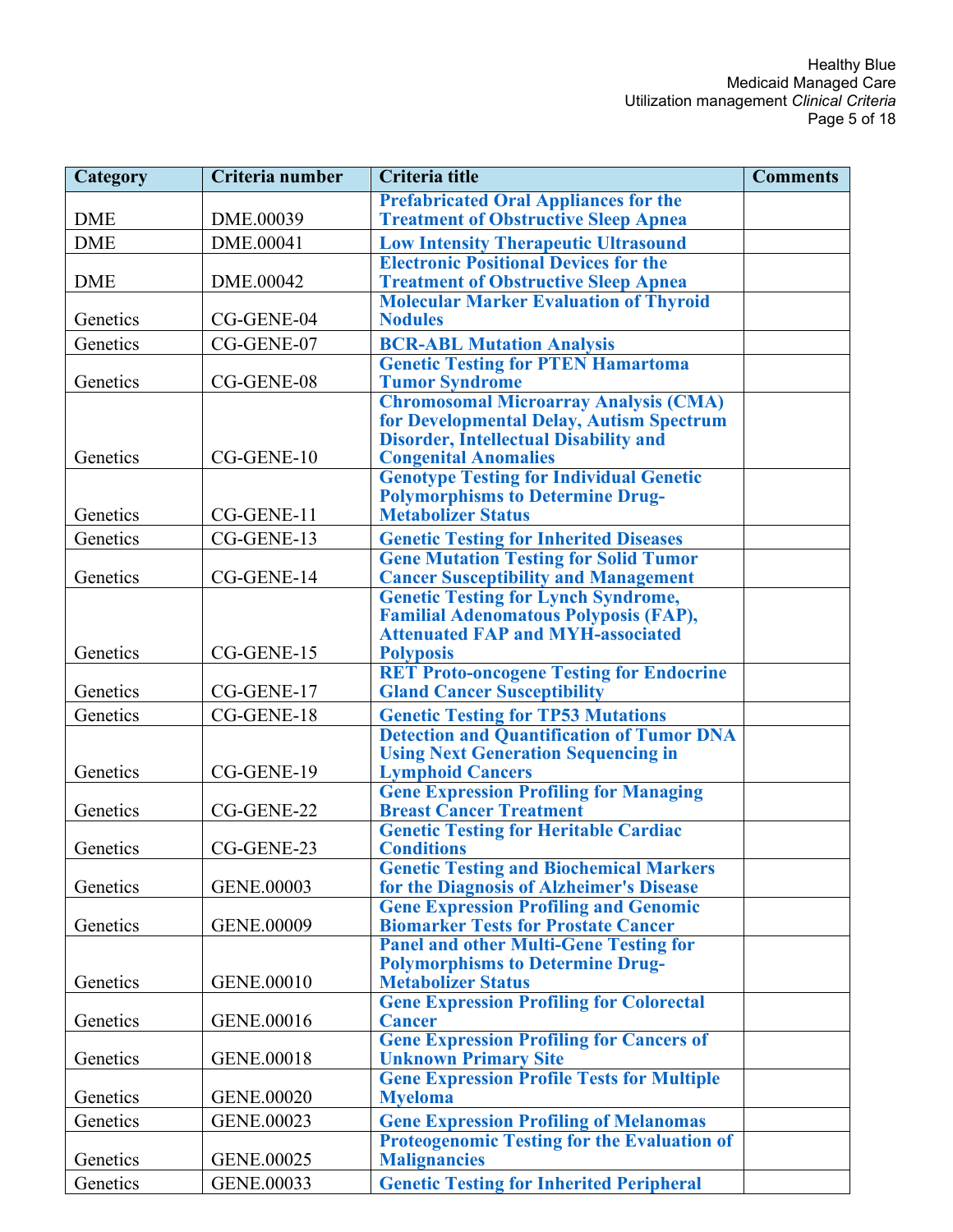| Category | Criteria number   | <b>Criteria title</b>                                                                 | <b>Comments</b> |
|----------|-------------------|---------------------------------------------------------------------------------------|-----------------|
|          |                   | <b>Neuropathies</b>                                                                   |                 |
| Genetics | GENE.00034        | <b>SensiGene® Fetal RhD Genotyping Test</b>                                           |                 |
| Genetics | <b>GENE.00037</b> | <b>Genetic Testing for Macular Degeneration</b>                                       |                 |
|          |                   | <b>Genetic Testing for Statin-Induced</b>                                             |                 |
| Genetics | GENE.00038        | <b>Myopathy</b>                                                                       |                 |
|          |                   | <b>Genetic Testing for Frontotemporal</b>                                             |                 |
| Genetics | GENE.00039        | <b>Dementia (FTD)</b>                                                                 |                 |
|          |                   | <b>Genetic Testing to Confirm the Identity of</b>                                     |                 |
| Genetics | GENE.00041        | <b>Laboratory Specimens</b>                                                           |                 |
| Genetics | <b>GENE.00049</b> | <b>Circulating Tumor DNA Panel Testing for</b><br><b>Cancer (Liquid Biopsy)</b>       |                 |
|          |                   | <b>Gene Expression Profiling for Coronary</b>                                         |                 |
| Genetics | <b>GENE.00050</b> | <b>Artery Disease</b>                                                                 |                 |
|          |                   | <b>Bronchial Gene Expression Classification for</b>                                   |                 |
| Genetics | GENE.00051        | the Diagnostic Evaluation of Lung Cancer                                              |                 |
|          |                   | <b>Whole Genome Sequencing, Whole Exome</b>                                           |                 |
|          |                   | <b>Sequencing, Gene Panels, and Molecular</b>                                         |                 |
| Genetics | GENE.00052        | <b>Profiling</b>                                                                      |                 |
| Genetics | GENE.00053        | <b>Metagenomic Sequencing for Infectious</b>                                          |                 |
|          |                   | <b>Disease in the Outpatient Setting</b><br><b>Gene Expression Profiling for Risk</b> |                 |
|          |                   | <b>Stratification of Inflammatory Bowel Disease</b>                                   |                 |
| Genetics | GENE.00055        | (IBD) Severity                                                                        |                 |
|          |                   | <b>Paired DNA and Messenger RNA (mRNA)</b>                                            |                 |
|          |                   | <b>Genetic Testing to Detect, Diagnose and</b>                                        |                 |
| Genetics | <b>GENE.00054</b> | <b>Manage Cancer</b>                                                                  |                 |
|          |                   | <b>Gene Expression Profiling for Bladder</b>                                          |                 |
| Genetics | GENE.00056        | <b>Cancer</b>                                                                         |                 |
| Genetics | GENE.00057        | <b>Gene Expression Profiling for Idiopathic</b><br><b>Pulmonary Fibrosis</b>          |                 |
|          |                   | <b>TruGraf Blood Gene Expression Test for</b>                                         |                 |
| Genetics | GENE.00058        | <b>Transplant Monitoring</b>                                                          |                 |
| Lab      | CG-LAB-03         | <b>Tropism Testing for HIV Management</b>                                             |                 |
|          |                   | <b>Drug Testing or Screening in the Context of</b>                                    |                 |
| Lab      | CG-LAB-09         | <b>Substance Use Disorder and Chronic Pain</b>                                        |                 |
| Lab      | $CG-LAB-10$       | <b>Zika Virus Testing</b>                                                             |                 |
|          |                   | <b>Screening for Vitamin D Deficiency in</b>                                          |                 |
| Lab      | CG-LAB-11         | <b>Average Risk Individuals</b>                                                       |                 |
| Lab      | $CG-LAB-12$       | <b>Testing for Oral and Esophageal Cancer</b>                                         |                 |
| Lab      | CG-LAB-13         | <b>Skin Nerve Fiber Density Testing</b>                                               |                 |
|          |                   | <b>Respiratory Viral Panel Testing in the</b>                                         |                 |
| Lab      | $CG-LAB-14$       | <b>Outpatient Setting</b>                                                             |                 |
| Lab      | $CG-LAB-15$       | <b>Red Blood Cell Folic Acid Testing</b>                                              |                 |
| Lab      | $CG-LAB-16$       | <b>Serum Amylase Testing</b>                                                          |                 |
|          |                   | <b>Molecular Gastrointestinal Pathogen Panel</b>                                      |                 |
|          |                   | (GIPP) Testing for Infectious Diarrhea in the                                         |                 |
| Lab      | $CG-LAB-17$       | <b>Outpatient Setting</b>                                                             |                 |
|          |                   | <b>Laboratory Evaluation of Vitamin B12</b>                                           |                 |
| Lab      | CG-LAB-19         |                                                                                       |                 |
| Lab      | LAB.00003         | <b>In Vitro Chemosensitivity Assays and In</b>                                        |                 |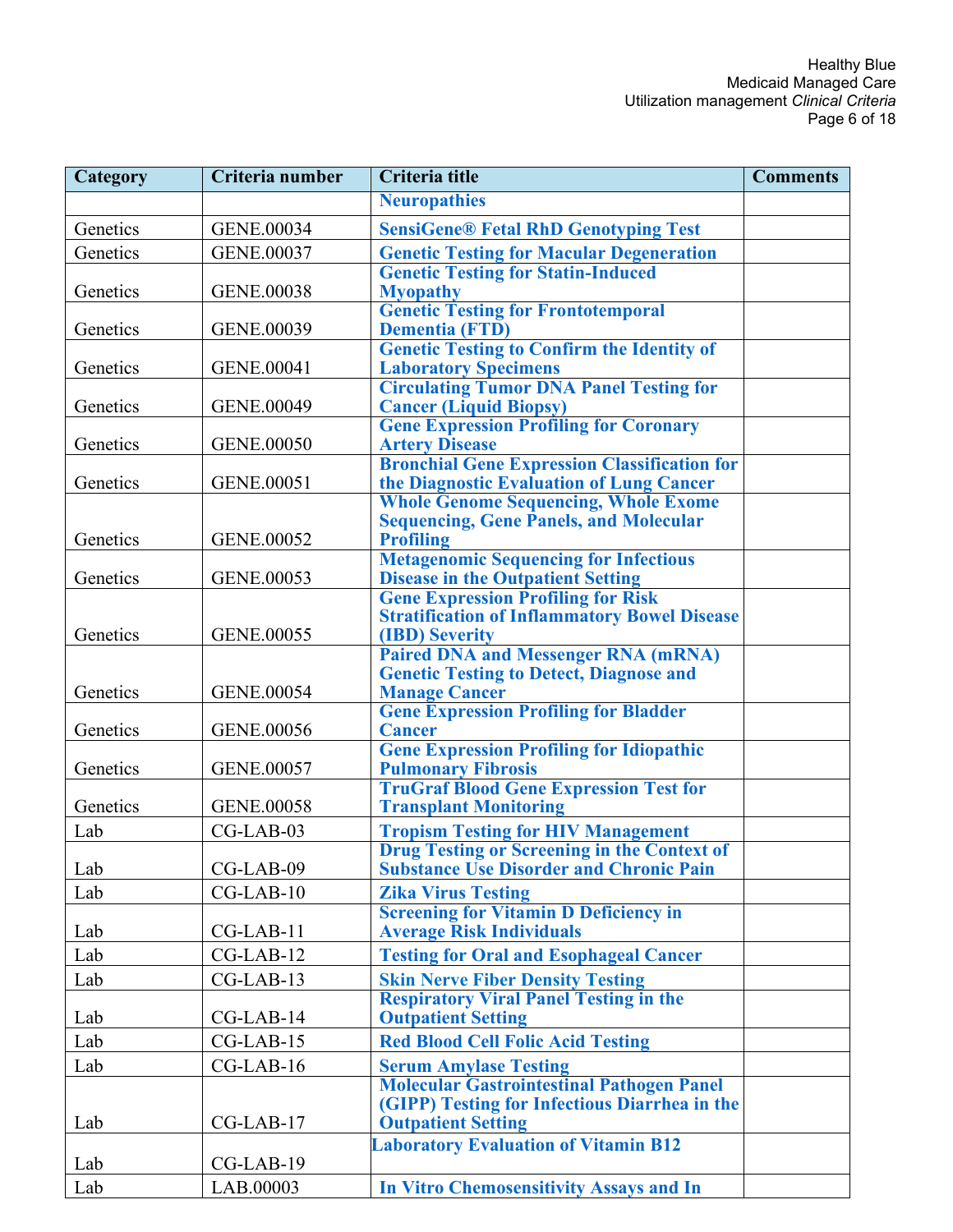| Category | Criteria number | <b>Criteria title</b>                                                                             | <b>Comments</b> |
|----------|-----------------|---------------------------------------------------------------------------------------------------|-----------------|
|          |                 | <b>Vitro Chemoresistance Assays</b>                                                               |                 |
| Lab      | LAB.00011       | <b>Analysis of Proteomic Patterns</b>                                                             |                 |
| Lab      | LAB.00015       | <b>Detection of Circulating Tumor Cells</b>                                                       |                 |
|          |                 | <b>Fecal Analysis in the Diagnosis of Intestinal</b>                                              |                 |
| Lab      | LAB.00016       | <b>Disorders</b>                                                                                  |                 |
|          |                 | <b>Serum Markers for Liver Fibrosis in the</b>                                                    |                 |
| Lab      | LAB.00019       | <b>Evaluation and Monitoring of Chronic Liver</b><br><b>Disease</b>                               |                 |
| Lab      | LAB.00024       | <b>Immune Cell Function Assay</b>                                                                 |                 |
| Lab      | LAB.00025       | <b>Topographic Genotyping</b>                                                                     |                 |
|          |                 | <b>Systems Pathology Testing for Predicting</b>                                                   |                 |
|          |                 | <b>Risk of Prostate Cancer Progression and</b>                                                    |                 |
| Lab      | LAB.00026       | <b>Recurrence</b>                                                                                 |                 |
|          |                 | <b>Serum Biomarker Tests for Multiple</b>                                                         |                 |
| Lab      | LAB.00028       | <b>Sclerosis</b>                                                                                  |                 |
| Lab      | LAB.00029       | <b>Rupture of Membranes Testing in Pregnancy</b><br><b>Measurement of Serum Concentrations of</b> |                 |
|          |                 | <b>Monoclonal Antibody Drugs and Antibodies</b>                                                   |                 |
| Lab      | LAB.00030       | to Monoclonal Antibody Drugs                                                                      |                 |
| Lab      | LAB.00031       | <b>Advanced Lipoprotein Testing</b>                                                               |                 |
|          |                 | <b>Protein Biomarkers for the Screening,</b>                                                      |                 |
|          |                 | <b>Detection and Management of Prostate</b>                                                       |                 |
| Lab      | LAB.00033       | <b>Cancer</b>                                                                                     |                 |
|          |                 | <b>Serological Antibody Testing For</b>                                                           |                 |
| Lab      | LAB.00034       | <b>Helicobacter Pylori</b><br><b>Multi-biomarker Disease Activity Blood</b>                       |                 |
| Lab      | LAB.00035       | <b>Tests for Rheumatoid Arthritis</b>                                                             |                 |
|          |                 | <b>Multiplex Autoantigen Microarray Testing</b>                                                   |                 |
| Lab      | LAB.00036       | for Systemic Lupus Erythematosus                                                                  |                 |
|          |                 | <b>Serologic Testing for Biomarkers of Irritable</b>                                              |                 |
| Lab      | LAB.00037       | <b>Bowel Syndrome (IBS)</b><br><b>Cell-free DNA Testing to Aid in the</b>                         |                 |
|          |                 | <b>Monitoring of Kidney Transplants for</b>                                                       |                 |
| Lab      | LAB.00038       | <b>Rejection</b>                                                                                  |                 |
| Lab      | LAB.00039       | <b>Pooled Antibiotic Sensitivity Testing</b>                                                      |                 |
|          |                 | <b>Serum Biomarker Tests for Risk of</b>                                                          |                 |
| Lab      | LAB.00040       | Preeclampsia                                                                                      |                 |
|          | LAB.00041       | <b>Machine Learning Derived Probability Score</b>                                                 |                 |
| Lab      |                 | <b>for Rapid Kidney Function Decline</b><br><b>Molecular Signature Test for Predicting</b>        |                 |
|          |                 | <b>Response to Tumor Necrosis Factor Inhibitor</b>                                                |                 |
| Lab      | LAB.00042       | <b>Therapy</b>                                                                                    |                 |
| Medicine | $CG-MED-02$     | <b>Esophageal pH Monitoring</b>                                                                   |                 |
|          |                 | <b>Ketogenic Diet for Treatment of Intractable</b>                                                |                 |
| Medicine | CG-MED-05       | <b>Seizures</b>                                                                                   |                 |
| Medicine | CG-MED-08       | <b>Home Enteral Nutrition</b>                                                                     |                 |
| Medicine | CG-MED-19       | <b>Custodial Care</b>                                                                             |                 |
| Medicine | CG-MED-21       | <b>Anesthesia Services and Moderate</b>                                                           |                 |
|          |                 | ("Conscious") Sedation                                                                            |                 |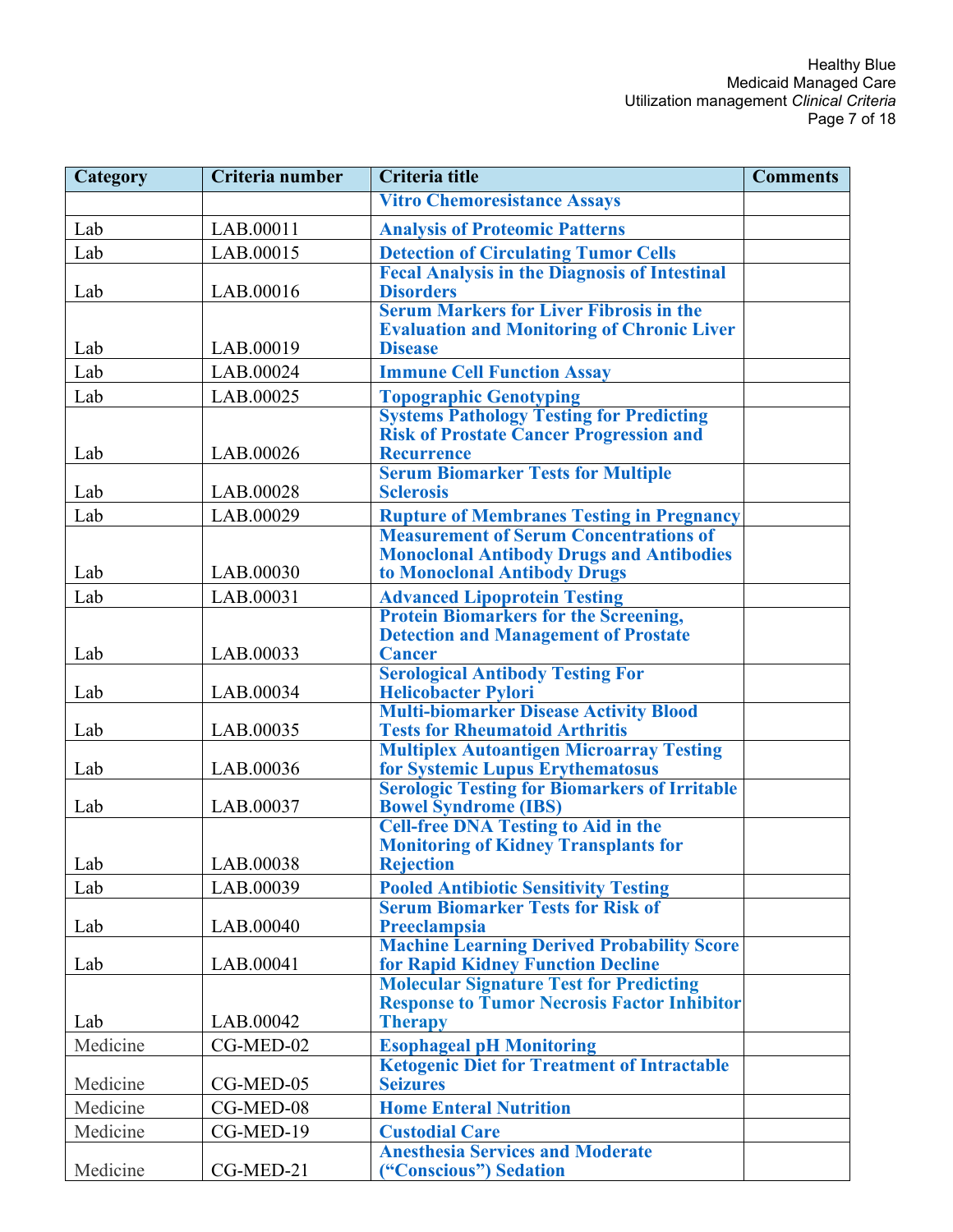| Category | Criteria number | <b>Criteria title</b>                                                                | <b>Comments</b> |
|----------|-----------------|--------------------------------------------------------------------------------------|-----------------|
| Medicine | CG-MED-23       | <b>Home Health</b>                                                                   |                 |
|          |                 | <b>Electromyography and Nerve Conduction</b>                                         |                 |
| Medicine | CG-MED-24       | <b>Studies</b>                                                                       |                 |
| Medicine | $CG-MED-26$     | <b>Neonatal Levels of Care</b>                                                       |                 |
| Medicine | CG-MED-28       | <b>Iontophoresis for Medical Indications</b>                                         |                 |
|          |                 | <b>Monitored Anesthesia Care for</b>                                                 |                 |
| Medicine | CG-MED-34       | <b>Gastrointestinal Endoscopic Procedures</b>                                        |                 |
| Medicine | CG-MED-35       | <b>Retinal Telescreening Systems</b>                                                 |                 |
|          |                 | <b>Intensive Programs for Pediatric Feeding</b>                                      |                 |
| Medicine | CG-MED-37       | <b>Disorders</b>                                                                     |                 |
| Medicine | CG-MED-38       | <b>Inpatient Admission for Radiation Therapy</b><br>for Cervical or Thyroid Cancer   |                 |
| Medicine | CG-MED-39       | <b>Bone Mineral Density Testing Measurement</b>                                      |                 |
|          |                 | <b>External Ambulatory Event Monitors to</b>                                         |                 |
| Medicine | CG-MED-40       | <b>Detect Cardiac Arrhythmias</b>                                                    |                 |
|          |                 | <b>Moderate to Deep Anesthesia Services for</b>                                      |                 |
| Medicine | CG-MED-41       | <b>Dental Surgery in the Facility Setting</b>                                        |                 |
|          |                 | <b>Maternity Ultrasound in the Outpatient</b>                                        |                 |
| Medicine | CG-MED-42       | <b>Setting</b>                                                                       |                 |
| Medicine | CG-MED-44       | <b>Holter Monitors</b>                                                               |                 |
| Medicine | CG-MED-45       | <b>Transrectal Ultrasonography</b>                                                   |                 |
|          |                 | <b>Electroencephalography and Video</b>                                              |                 |
| Medicine | CG-MED-46       | <b>Electroencephalographic Monitoring</b>                                            |                 |
| Medicine | CG-MED-47       | <b>Fundus Photography</b>                                                            |                 |
| Medicine | CG-MED-48       | <b>Scrotal Ultrasound</b>                                                            |                 |
|          |                 | <b>Auditory Brainstem Responses (ABRs) and</b>                                       |                 |
|          |                 | <b>Evoked Otoacoustic Emissions (OAEs) for</b>                                       |                 |
| Medicine | CG-MED-49       | <b>Hearing Disorders</b><br><b>Visual, Somatosensory and Motor Evoked</b>            |                 |
| Medicine | CG-MED-50       | <b>Potentials</b>                                                                    |                 |
|          |                 | <b>Three-Dimensional (3-D) Rendering of</b>                                          |                 |
| Medicine | CG-MED-51       | <b>Imaging Studies</b>                                                               |                 |
| Medicine | CG-MED-52       | <b>Allergy Immunotherapy (Subcutaneous)</b>                                          |                 |
|          |                 | <b>Cervical Cancer Screening Using Cytology</b>                                      |                 |
| Medicine | CG-MED-53       | and Human Papillomavirus Testing                                                     |                 |
| Medicine | CG-MED-54       | <b>Strapping</b>                                                                     |                 |
| Medicine | CG-MED-55       | <b>Site of Care: Advanced Radiologic Imaging</b>                                     |                 |
|          |                 | <b>Non-Obstetrical Transvaginal</b>                                                  |                 |
| Medicine | CG-MED-56       | Ultrasonography                                                                      |                 |
|          |                 | <b>Cardiac Stress Testing with</b>                                                   |                 |
| Medicine | CG-MED-57       | Electrocardiogram                                                                    |                 |
| Medicine | CG-MED-61       | <b>Preoperative Testing for Low Risk Invasive</b><br><b>Procedures and Surgeries</b> |                 |
|          |                 | <b>Resting Electrocardiogram Screening in</b>                                        |                 |
| Medicine | CG-MED-62       | <b>Adults</b>                                                                        |                 |
| Medicine | CG-MED-63       | <b>Treatment of Hyperhidrosis</b>                                                    |                 |
|          |                 | <b>Transcatheter Ablation of Arrhythmogenic</b>                                      |                 |
|          |                 | Foci in the Pulmonary Veins as a Treatment                                           |                 |
| Medicine | CG-MED-64       | of Atrial Fibrillation or Atrial Flutter                                             |                 |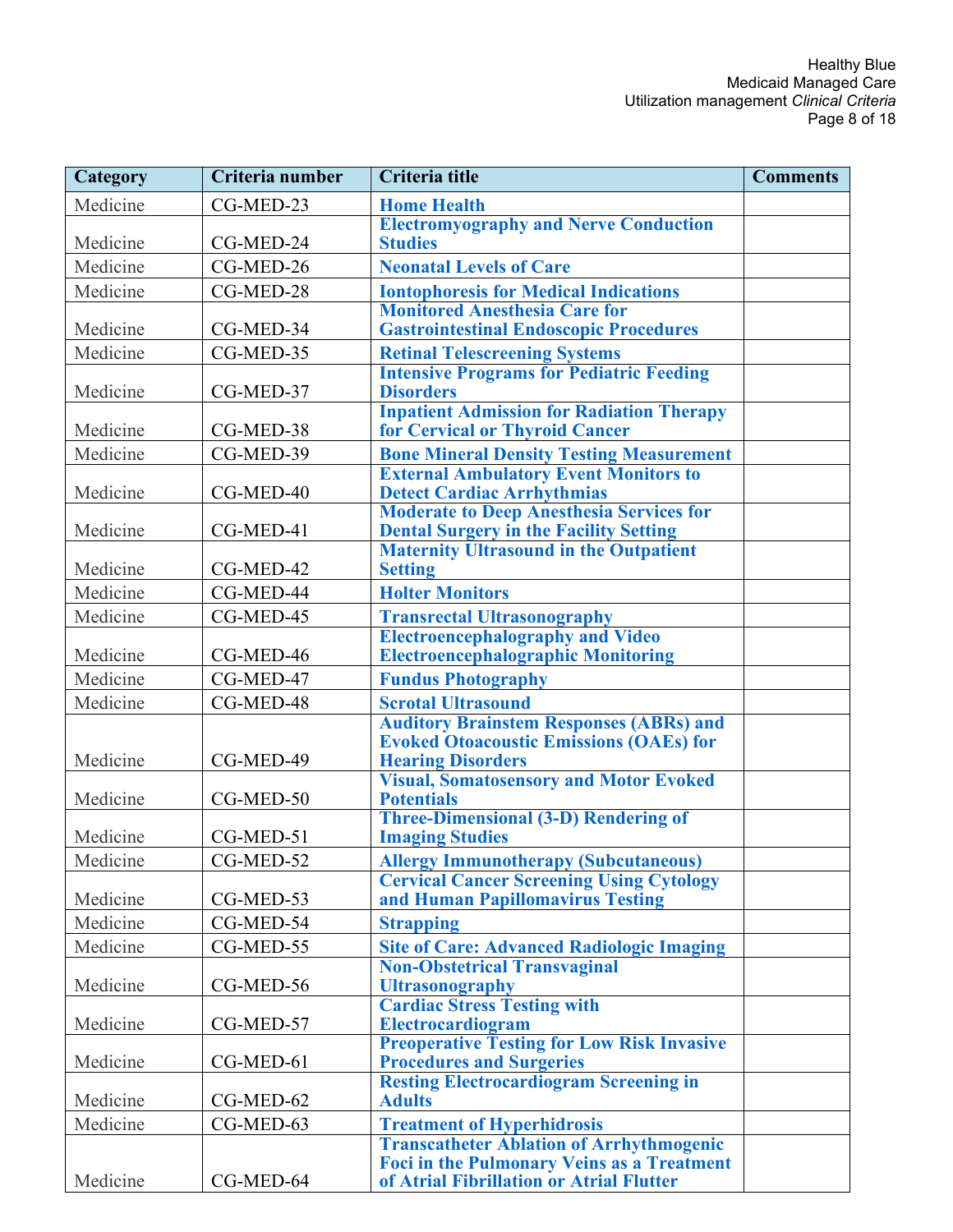| Category | Criteria number | Criteria title                                                                | <b>Comments</b> |
|----------|-----------------|-------------------------------------------------------------------------------|-----------------|
|          |                 | (Radiofrequency and Cryoablation)                                             |                 |
| Medicine | CG-MED-65       | <b>Manipulation Under Anesthesia</b>                                          |                 |
|          |                 | <b>Cryopreservation of Oocytes or Ovarian</b>                                 |                 |
| Medicine | CG-MED-66       | <b>Tissue</b>                                                                 |                 |
| Medicine | CG-MED-68       | <b>Therapeutic Apheresis</b>                                                  |                 |
| Medicine | CG-MED-69       | <b>Inhaled Nitric Oxide</b>                                                   |                 |
|          |                 | <b>Wireless Capsule Endoscopy for</b>                                         |                 |
|          |                 | <b>Gastrointestinal Imaging and the Patency</b>                               |                 |
| Medicine | CG-MED-70       | <b>Capsule</b><br><b>Chronic Wound Care in the Home or</b>                    |                 |
| Medicine | CG-MED-71       | <b>Outpatient Setting</b>                                                     |                 |
| Medicine | CG-MED-72       |                                                                               |                 |
|          |                 | <b>Hyperthermia for Cancer Therapy</b><br><b>Hyperbaric Oxygen Therapy</b>    |                 |
| Medicine | CG-MED-73       | (Systemic/Topical)                                                            |                 |
|          |                 | <b>Implantable Ambulatory Event Monitors</b>                                  |                 |
| Medicine | CG-MED-74       | and Mobile Cardiac Telemetry                                                  |                 |
|          |                 | <b>Magnetic Source Imaging and</b>                                            |                 |
| Medicine | CG-MED-76       | Magnetoencephalography<br><b>Anesthesia Services for Interventional Pain</b>  |                 |
| Medicine | CG-MED-78       | <b>Management Procedures</b>                                                  |                 |
|          |                 | <b>Diaphragmatic/Phrenic Nerve Stimulation</b>                                |                 |
| Medicine | CG-MED-79       | and Diaphragm Pacing Systems                                                  |                 |
|          |                 | <b>High Intensity Focused Ultrasound (HIFU)</b>                               |                 |
| Medicine | CG-MED-81       | for Oncologic Indications                                                     |                 |
| Medicine | CG-MED-83       | <b>Site of Care: Specialty Pharmaceuticals</b>                                |                 |
|          |                 | <b>Non-Obstetric Gynecologic Duplex</b>                                       |                 |
| Medicine | CG-MED-84       | <b>Ultrasonography of the Abdomen and Pelvis</b><br>in the Outpatient Setting |                 |
|          |                 | <b>Posterior Segment Optical Coherence</b>                                    |                 |
| Medicine | CG-MED-85       | <b>Tomography</b>                                                             |                 |
|          |                 | <b>Enhanced External Counterpulsation in the</b>                              |                 |
| Medicine | CG-MED-86       | <b>Outpatient Setting</b>                                                     |                 |
| Medicine | CG-MED-89       | <b>Home Parenteral Nutrition</b>                                              |                 |
| Medicine | MED.00002       | <b>Selected Sleep Testing Services</b>                                        |                 |
|          |                 | <b>Sensory Stimulation for Brain-Injured</b>                                  |                 |
| Medicine | MED.00011       | <b>Individuals in Coma or Vegetative State</b>                                |                 |
| Medicine | MED.00013       | <b>Parenteral Antibiotics for the Treatment of</b><br><b>Lyme Disease</b>     |                 |
|          |                 | <b>Adoptive Immunotherapy and Cellular</b>                                    |                 |
| Medicine | MED.00024       | <b>Therapy</b>                                                                |                 |
|          |                 | <b>Non-Invasive Measurement of Left</b>                                       |                 |
|          |                 | <b>Ventricular End Diastolic Pressure in the</b>                              |                 |
| Medicine | MED.00053       | <b>Outpatient Setting</b>                                                     |                 |
| Medicine | MED.00055       | <b>Wearable Cardioverter Defibrillators</b>                                   |                 |
|          |                 | <b>MRI Guided High Intensity Focused</b>                                      |                 |
| Medicine | MED.00057       | <b>Ultrasound Ablation for Non-Oncologic</b><br><b>Indications</b>            |                 |
| Medicine | MED.00059       | <b>Idiopathic Environmental Illness (IEI)</b>                                 |                 |
| Medicine |                 |                                                                               |                 |
|          | MED.00065       | <b>Hepatic Activation Therapy</b>                                             |                 |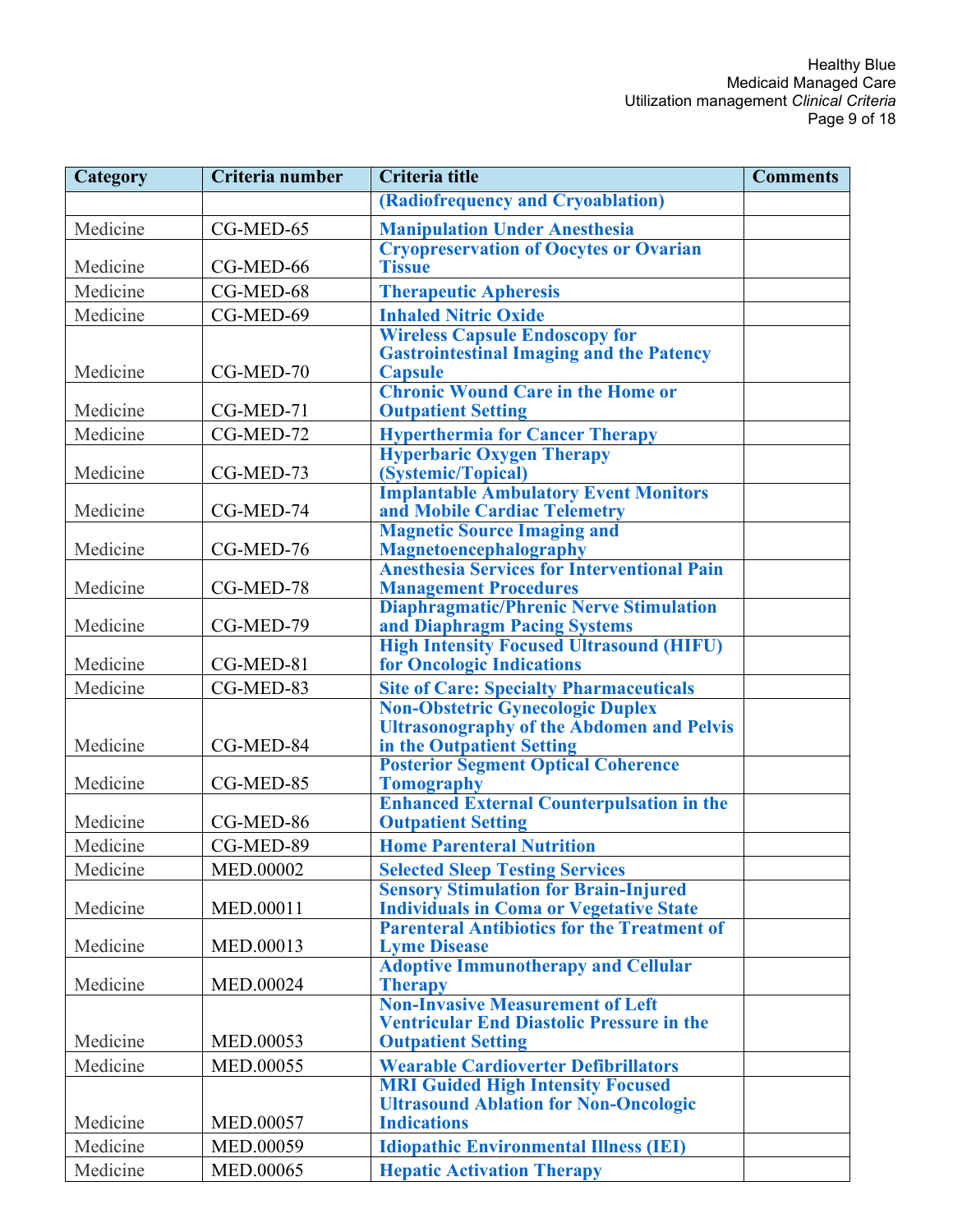| Category | Criteria number  | Criteria title                                                                                    | <b>Comments</b> |
|----------|------------------|---------------------------------------------------------------------------------------------------|-----------------|
| Medicine | MED.00082        | <b>Quantitative Sensory Testing</b>                                                               |                 |
|          |                  | <b>Optical Detection for Screening and</b>                                                        |                 |
| Medicine | MED.00087        | <b>Identification of Cervical Cancer</b>                                                          |                 |
| Medicine | MED.00089        | <b>Quantitative Muscle Testing Devices</b>                                                        |                 |
|          |                  | <b>Wireless Capsule for the Evaluation of</b><br><b>Suspected Gastric and Intestinal Motility</b> |                 |
| Medicine | MED.00090        | <b>Disorders</b>                                                                                  |                 |
| Medicine | MED.00091        | Rhinophototherapy                                                                                 |                 |
| Medicine | MED.00092        | <b>Automated Nerve Conduction Testing</b>                                                         |                 |
|          |                  | <b>Low-Frequency Ultrasound Therapy for</b>                                                       |                 |
| Medicine | MED.00096        | <b>Wound Management</b>                                                                           |                 |
| Medicine | MED.00097        | <b>Neural Therapy</b>                                                                             |                 |
| Medicine | <b>MED.00098</b> | <b>Hyperoxemic Reperfusion Therapy</b>                                                            |                 |
| Medicine | MED.00099        | <b>Electromagnetic Navigational Bronchoscopy</b>                                                  |                 |
|          |                  | <b>Physiologic Recording of Tremor using</b>                                                      |                 |
| Medicine | MED.00101        | <b>Accelerometer(s) and Gyroscope(s)</b><br><b>Ultrafiltration in Decompensated Heart</b>         |                 |
| Medicine | MED.00102        | <b>Failure</b>                                                                                    |                 |
| Medicine | MED.00103        | <b>Automated Evacuation of Meibomian Gland</b>                                                    |                 |
|          |                  | <b>Non-invasive Measurement of Advanced</b>                                                       |                 |
| Medicine | MED.00104        | <b>Glycation Endproducts (AGEs) in the Skin</b>                                                   |                 |
|          |                  | <b>Bioimpedance Spectroscopy Devices for the</b>                                                  |                 |
| Medicine | MED.00105        | <b>Detection and Management of Lymphedema<br/>Silver-based Products and Autologous Skin-,</b>     |                 |
|          |                  | <b>Blood- or Bone Marrow-derived Products for</b>                                                 |                 |
| Medicine | MED.00110        | <b>Wound and Soft Tissue Applications</b>                                                         |                 |
| Medicine | MED.00111        | <b>Intracardiac Ischemia Monitoring</b>                                                           |                 |
| Medicine | MED.00112        | <b>Autonomic Testing</b>                                                                          |                 |
|          |                  | <b>Outpatient Cardiac Hemodynamic</b>                                                             |                 |
|          |                  | <b>Monitoring Using a Wireless Sensor for</b>                                                     |                 |
| Medicine | MED.00115        | <b>Heart Failure Management</b><br><b>Near-Infrared Spectroscopy Brain Screening</b>              |                 |
| Medicine | MED.00116        | for Hematoma Detection                                                                            |                 |
|          |                  | <b>Continuous Monitoring of Intraocular</b>                                                       |                 |
| Medicine | MED.00118        | <b>Pressure</b>                                                                                   |                 |
| Medicine | MED.00120        | <b>Gene Therapy for Ocular Conditions</b>                                                         |                 |
| Medicine | MED.00121        | <b>Implantable Interstitial Glucose Sensors</b>                                                   |                 |
| Medicine | MED.00122        | <b>Wilderness Programs</b>                                                                        |                 |
| Medicine | MED.00125        | <b>Biofeedback and Neurofeedback</b>                                                              |                 |
| Medicine | MED.00127        | <b>Chelation Therapy</b>                                                                          |                 |
| Medicine | MED.00128        | <b>Insulin Potentiation Therapy</b>                                                               |                 |
| Medicine | MED.00129        | <b>Gene Therapy for Spinal Muscular Atrophy</b>                                                   |                 |
|          |                  | <b>Surface Electromyography Devices for</b>                                                       |                 |
| Medicine | MED.00130        | <b>Seizure Monitoring</b>                                                                         |                 |
| Medicine | MED.00131        | <b>Electronic Home Visual Field Monitoring</b>                                                    |                 |
| Medicine | MED.00133        | <b>Ingestion Event Monitors</b><br><b>Non-invasive Heart Failure and Arrhythmia</b>               |                 |
| Medicine | MED.00134        | <b>Management and Monitoring System</b>                                                           |                 |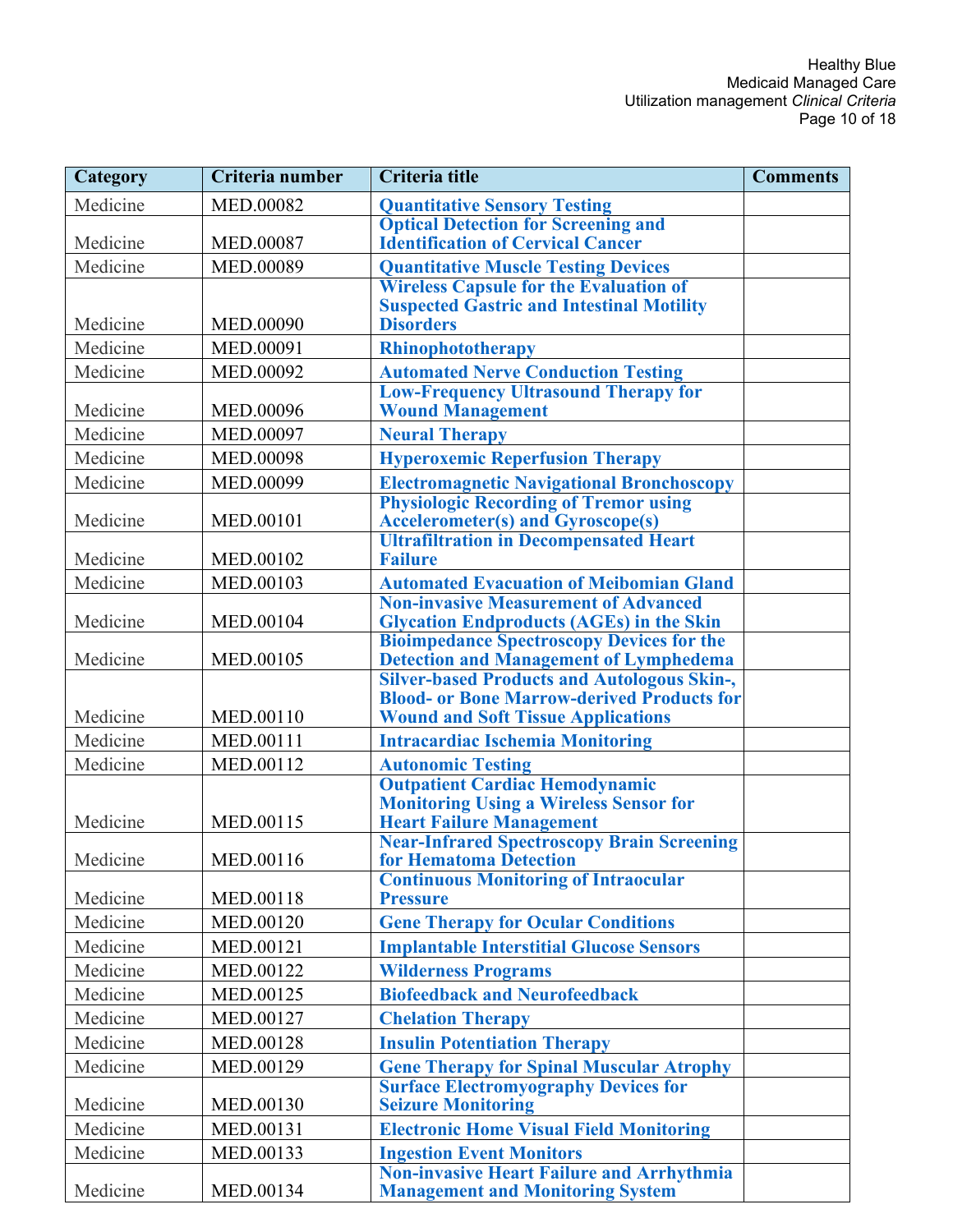| Category                  | Criteria number  | Criteria title                                                      | <b>Comments</b> |
|---------------------------|------------------|---------------------------------------------------------------------|-----------------|
|                           |                  | <b>Eye Movement Analysis Using Non-spatial</b>                      |                 |
| Medicine                  | MED.00137        | <b>Calibration for the Diagnosis of Concussion</b>                  |                 |
| Orthotics/Prosth          |                  |                                                                     |                 |
| etics                     | CG-OR-PR-02      | <b>Prefabricated and Prophylactic Knee Braces</b>                   |                 |
| Orthotics/Prosth          |                  |                                                                     |                 |
| etics                     | CG-OR-PR-03      | <b>Custom-made Knee Braces</b>                                      |                 |
| Orthotics/Prosth<br>etics | CG-OR-PR-04      | <b>Cranial Remodeling Bands and Helmets</b><br>(Cranial Orthotics)  |                 |
| Orthotics/Prosth          |                  | <b>Myoelectric Upper Extremity Prosthetic</b>                       |                 |
| etics                     | CG-OR-PR-05      | <b>Devices</b>                                                      |                 |
| Orthotics/Prosth          |                  | <b>Spinal Orthoses: Thoracic-Lumbar-Sacral</b>                      |                 |
| etics                     | CG-OR-PR-06      | (TLSO), Lumbar-Sacral (LSO), and Lumbar                             |                 |
| Orthotics/Prosth          |                  | <b>Microprocessor Controlled Lower Limb</b>                         |                 |
| etics                     | OR-PR.00003      | <b>Prosthesis</b>                                                   |                 |
| Orthotics/Prosth          |                  |                                                                     |                 |
| etics                     | OR-PR.00005      | <b>Upper Extremity Myoelectric Orthoses</b>                         |                 |
| Orthotics/Prosth          |                  | <b>Powered Robotic Lower Body Exoskeleton</b>                       |                 |
| etics                     | OR-PR.00006      | <b>Devices</b>                                                      |                 |
| Orthotics/Prosth          |                  | <b>Microprocessor Controlled Knee-Ankle-Foot</b>                    |                 |
| etics                     | OR-PR.00007      | <b>Orthosis</b><br><b>Intravascular Brachytherapy (Coronary and</b> |                 |
| Radiology                 | CG-THER-RAD-07   | <b>Non-Coronary</b> )                                               |                 |
|                           |                  | <b>Dynamic Spinal Visualization (Including</b>                      |                 |
|                           |                  | <b>Digital Motion X-ray and Cineradiography/</b>                    |                 |
| Radiology                 | RAD.00034        | <b>Videofluoroscopy)</b>                                            |                 |
| Radiology                 | RAD.00036        | <b>MRI</b> of the Breast                                            |                 |
|                           |                  | Use of 3-D, 4-D or 5-D Ultrasound in                                |                 |
| Radiology                 | <b>RAD.00038</b> | <b>Maternity Care</b>                                               |                 |
| Radiology                 | <b>RAD.00044</b> | <b>Magnetic Resonance Neurography</b>                               |                 |
| Radiology                 | RAD.00052        | <b>Positional MRI</b>                                               |                 |
| Radiology                 | RAD.00053        | <b>Cervical and Thoracic Discography</b>                            |                 |
|                           |                  | <b>Near-Infrared Coronary Imaging and Near-</b>                     |                 |
|                           |                  | <b>Infrared Intravascular Ultrasound Coronary</b>                   |                 |
| Radiology                 | RAD.00057        | <b>Imaging</b>                                                      |                 |
|                           |                  | <b>Catheter-based Embolization Procedures for</b>                   |                 |
| Radiology                 | RAD.00059        | <b>Malignant Lesions Outside the Liver</b>                          |                 |
| Radiology                 | RAD.00061        | <b>PET/MRI</b>                                                      |                 |
|                           |                  | <b>Magnetization-Prepared Rapid Acquisition</b>                     |                 |
|                           |                  | <b>Gradient Echo Magnetic Resonance Imaging</b>                     |                 |
| Radiology                 | RAD.00063        | (MPRAGE MRI)                                                        |                 |
|                           |                  | <b>Myocardial Sympathetic Innervation</b>                           |                 |
|                           |                  | <b>Imaging with or without Single-Photon</b>                        |                 |
| Radiology                 | RAD.00064        | <b>Emission Computed Tomography (SPECT)</b>                         |                 |
| Radiology                 | RAD.00065        | <b>Radiostereometric Analysis (RSA)</b>                             |                 |
| Radiology                 | THER-RAD.00008   | <b>Neutron Beam Radiotherapy</b>                                    |                 |
|                           |                  | <b>Electrophysiology-Guided Noninvasive</b>                         |                 |
| Radiology                 | THER-RAD.00012   | <b>Stereotactic Cardiac Radioablation</b>                           |                 |
| Rehabilitation            | CG-REHAB-02      | <b>Outpatient Cardiac Rehabilitation</b>                            |                 |
| Rehabilitation            | CG-REHAB-03      | <b>Pulmonary Rehabilitation</b>                                     |                 |
| Rehabilitation            | CG-REHAB-07      | <b>Skilled Nursing and Skilled Rehabilitation</b>                   |                 |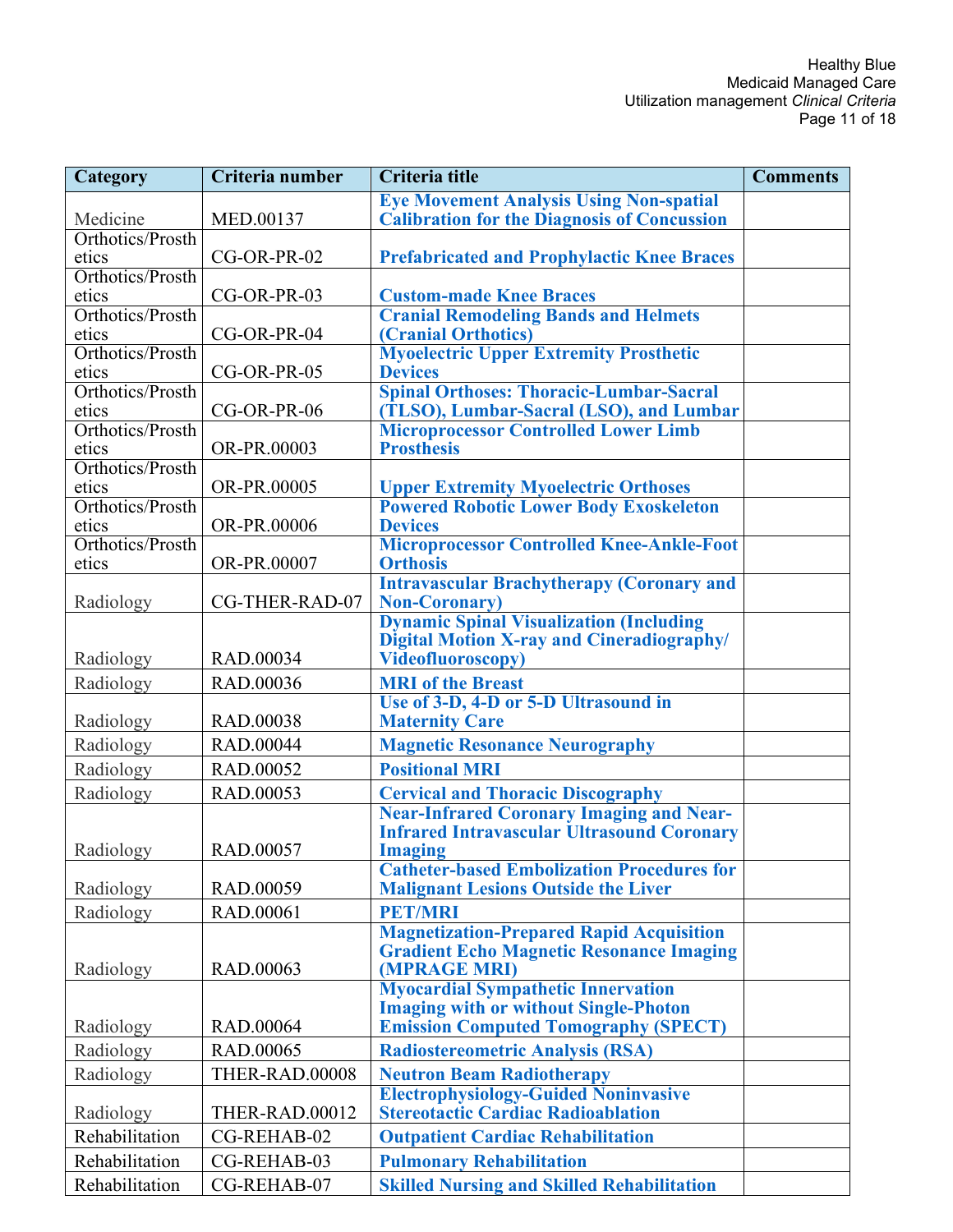| Category       | Criteria number    | <b>Criteria title</b>                                                                          | <b>Comments</b> |
|----------------|--------------------|------------------------------------------------------------------------------------------------|-----------------|
|                |                    | <b>Services (Outpatient)</b>                                                                   |                 |
| Rehabilitation | CG-REHAB-08        | <b>Private Duty Nursing in the Home Setting</b>                                                |                 |
|                |                    | <b>Site of Care: Outpatient Physical Therapy,</b>                                              |                 |
|                |                    | <b>Occupational Therapy, and Speech-</b>                                                       |                 |
| Rehabilitation | CG-REHAB-10        | <b>Language Pathology Services</b><br>Rehabilitative and Habilitative Services in              |                 |
|                |                    | the Home Setting: Physical                                                                     |                 |
|                |                    | <b>Medicine/Physical Therapy, Occupational</b>                                                 |                 |
| Rehabilitation | CG-REHAB-12        | <b>Therapy and Speech-Language Pathology</b>                                                   |                 |
| Rehabilitation | <b>REHAB.00003</b> | <b>Hippotherapy</b>                                                                            |                 |
| Surgical       | CG-SURG-01         | <b>Colonoscopy</b>                                                                             |                 |
|                |                    | <b>Blepharoplasty, Blepharoptosis Repair, and</b>                                              |                 |
| Surgical       | CG-SURG-03         | <b>Brow Lift</b>                                                                               |                 |
| Surgical       | CG-SURG-05         | <b>Maze Procedure</b>                                                                          |                 |
| Surgical       | CG-SURG-07         | <b>Vertical Expandable Prosthetic Titanium Rib</b>                                             |                 |
|                |                    | <b>Sacral Nerve Stimulation as a Treatment of</b>                                              |                 |
| Surgical       | CG-SURG-08         | <b>Neurogenic Bladder Secondary to Spinal</b><br><b>Cord Injury</b>                            |                 |
|                | CG-SURG-09         | <b>Temporomandibular Disorders</b>                                                             |                 |
| Surgical       |                    | <b>Ambulatory or Outpatient Surgery Center</b>                                                 |                 |
| Surgical       | CG-SURG-10         | <b>Procedures</b>                                                                              |                 |
|                |                    | <b>Laser Trabeculoplasty and Laser Peripheral</b>                                              |                 |
| Surgical       | CG-SURG-100        | <b>Iridotomy</b>                                                                               |                 |
|                |                    | <b>Ablative Techniques as a Treatment for</b>                                                  |                 |
| Surgical       | CG-SURG-101        | <b>Barrett's Esophagus</b><br><b>Alcohol Septal Ablation for Treatment of</b>                  |                 |
| Surgical       | CG-SURG-102        | <b>Hypertrophic Cardiomyopathy</b>                                                             |                 |
| Surgical       | CG-SURG-103        | <b>Male Circumcision</b>                                                                       |                 |
|                |                    | <b>Intraoperative Neurophysiological</b>                                                       |                 |
| Surgical       | CG-SURG-104        | <b>Monitoring</b>                                                                              |                 |
| Surgical       | CG-SURG-105        | <b>Corneal Collagen Cross-Linking</b>                                                          |                 |
|                |                    | <b>Venous Angioplasty with or without Stent</b>                                                |                 |
| Surgical       | CG-SURG-106        | <b>Placement or Venous Stenting Alone</b><br><b>Surgical and Minimally Invasive Treatments</b> |                 |
| Surgical       | CG-SURG-107        | for Benign Prostatic Hyperplasia (BPH)                                                         |                 |
| Surgical       | CG-SURG-108        | <b>Stereotactic Radiofrequency Pallidotomy</b>                                                 |                 |
|                |                    | <b>Surgical Treatment for Dupuytren's</b>                                                      |                 |
| Surgical       | CG-SURG-11         | <b>Contracture</b>                                                                             |                 |
| Surgical       | CG-SURG-110        | <b>Lung Volume Reduction Surgery</b>                                                           |                 |
| Surgical       | CG-SURG-111        | <b>Open Sacroiliac Joint Fusion</b>                                                            |                 |
|                |                    | <b>Tonsillectomy with or without</b>                                                           |                 |
| Surgical       | CG-SURG-113        | <b>Adenoidectomy for Adults</b>                                                                |                 |
| Surgical       | CG-SURG-15         | <b>Endometrial Ablation</b>                                                                    |                 |
| Surgical       | CG-SURG-17         | <b>Trigger Point Injections</b>                                                                |                 |
| Surgical       | CG-SURG-18         | <b>Septoplasty</b>                                                                             |                 |
| Surgical       | CG-SURG-24         | <b>Functional Endoscopic Sinus Surgery (FESS)</b>                                              |                 |
| Surgical       | CG-SURG-25         | <b>Injection Treatment for Morton's Neuroma</b>                                                |                 |
| Surgical       | CG-SURG-28         | <b>Transcatheter Uterine Artery Embolization</b>                                               |                 |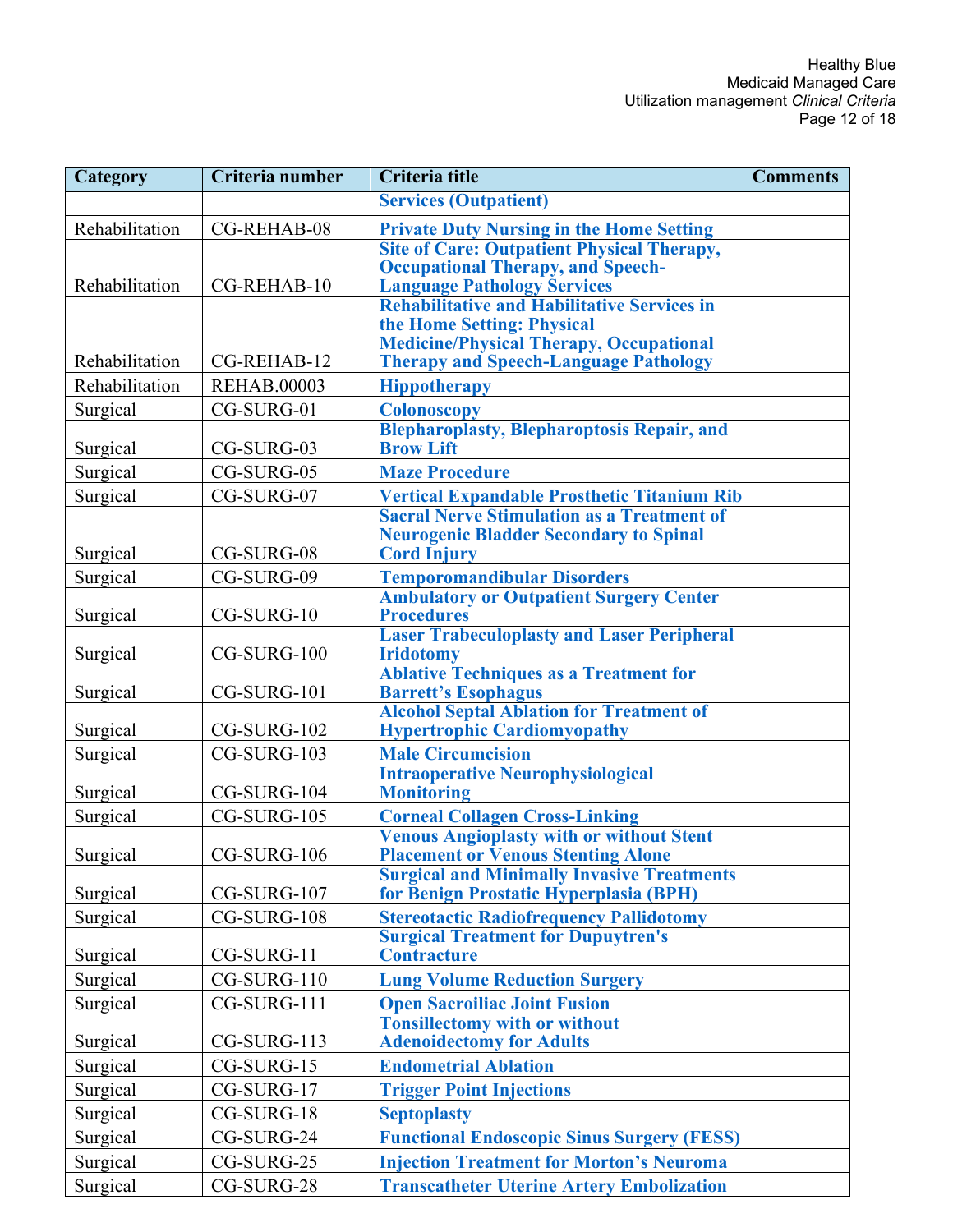| Category | Criteria number | <b>Criteria title</b>                                                                            | <b>Comments</b> |
|----------|-----------------|--------------------------------------------------------------------------------------------------|-----------------|
| Surgical | CG-SURG-29      | <b>Lumbar Discography</b>                                                                        |                 |
|          |                 | <b>Tonsillectomy for Children with or without</b>                                                |                 |
| Surgical | CG-SURG-30      | <b>Adenoidectomy</b>                                                                             |                 |
| Surgical | CG-SURG-31      | <b>Treatment of Keloids and Scar Revision</b>                                                    |                 |
| Surgical | CG-SURG-35      | <b>Intracytoplasmic Sperm Injection (ICSI)</b>                                                   |                 |
| Surgical | CG-SURG-36      | <b>Adenoidectomy</b>                                                                             |                 |
| Surgical | CG-SURG-37      | <b>Destruction of Pre-Malignant Skin Lesions</b>                                                 |                 |
| Surgical | CG-SURG-40      | <b>Cataract Removal Surgery for Adults</b>                                                       |                 |
| Surgical | CG-SURG-41      | <b>Surgical Strabismus Correction</b>                                                            |                 |
|          |                 | <b>Myringotomy and Tympanostomy Tube</b>                                                         |                 |
| Surgical | CG-SURG-46      | <b>Insertion</b>                                                                                 |                 |
|          |                 | <b>Endovascular Techniques (Percutaneous or</b>                                                  |                 |
| Surgical | CG-SURG-49      | <b>Open Exposure) for Arterial</b><br><b>Revascularization of the Lower Extremities</b>          |                 |
| Surgical | CG-SURG-50      | <b>Assistant Surgeons</b>                                                                        |                 |
| Surgical | CG-SURG-51      |                                                                                                  |                 |
|          |                 | <b>Outpatient Cystourethroscopy</b><br><b>Site of Care: Hospital-Based Ambulatory</b>            |                 |
| Surgical | CG-SURG-52      | <b>Surgical Procedures and Endoscopic Services</b>                                               |                 |
|          |                 | <b>Cardiac Electrophysiological Studies (EPS)</b>                                                |                 |
| Surgical | CG-SURG-55      | and Catheter Ablation                                                                            |                 |
| Surgical | CG-SURG-56      | <b>Diagnostic Fiberoptic Flexible Laryngoscopy</b>                                               |                 |
| Surgical | CG-SURG-57      | <b>Diagnostic Nasal Endoscopy</b>                                                                |                 |
|          |                 | <b>Radioactive Seed Localization of</b>                                                          |                 |
| Surgical | CG-SURG-58      | <b>Nonpalpable Breast Lesions</b>                                                                |                 |
| Surgical | CG-SURG-59      | <b>Vena Cava Filters</b>                                                                         |                 |
| Surgical | CG-SURG-61      | <b>Cryosurgical or Radiofrequency Ablation to</b><br><b>Treat Solid Tumors Outside the Liver</b> |                 |
|          |                 | <b>Cardiac Resynchronization Therapy with or</b>                                                 |                 |
|          |                 | without an Implantable Cardioverter                                                              |                 |
|          |                 | <b>Defibrillator for the Treatment of Heart</b>                                                  |                 |
| Surgical | CG-SURG-63      | <b>Failure</b>                                                                                   |                 |
| Surgical | CG-SURG-70      | <b>Gastric Electrical Stimulation</b>                                                            |                 |
| Surgical | CG-SURG-72      | <b>Endothelial Keratoplasty</b>                                                                  |                 |
| Surgical | CG-SURG-73      | <b>Balloon Sinus Ostial Dilation</b>                                                             |                 |
|          |                 | <b>Transanal Endoscopic Microsurgical (TEM)</b>                                                  |                 |
| Surgical | CG-SURG-75      | <b>Excision of Rectal Lesions</b><br><b>Carotid, Vertebral and Intracranial Artery</b>           |                 |
| Surgical | CG-SURG-76      | <b>Stent Placement with or without Angioplasty</b>                                               |                 |
| Surgical | CG-SURG-77      | <b>Refractive Surgery</b>                                                                        |                 |
|          |                 | <b>Locoregional and Surgical Techniques for</b>                                                  |                 |
|          |                 | <b>Treating Primary and Metastatic Liver</b>                                                     |                 |
| Surgical | CG-SURG-78      | <b>Malignancies</b>                                                                              |                 |
| Surgical | CG-SURG-79      | <b>Implantable Infusion Pumps</b>                                                                |                 |
|          |                 | <b>Cochlear Implants and Auditory Brainstem</b>                                                  |                 |
| Surgical | CG-SURG-81      | <b>Implants</b><br><b>Bone-Anchored and Bone Conduction</b>                                      |                 |
| Surgical | CG-SURG-82      | <b>Hearing Aids</b>                                                                              |                 |
| Surgical | CG-SURG-83      | <b>Bariatric Surgery and Other Treatments for</b>                                                |                 |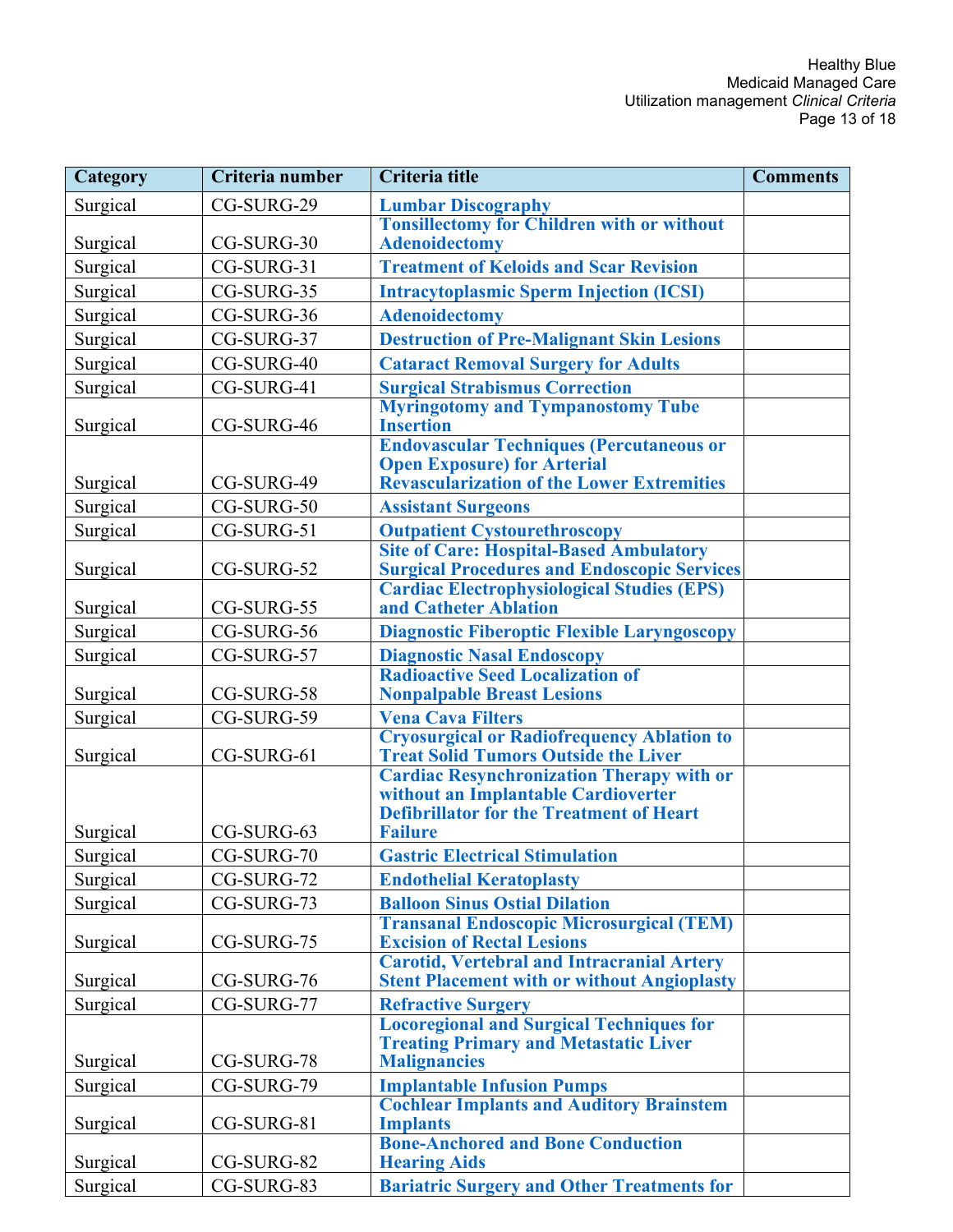| <b>Category</b> | Criteria number   | Criteria title                                                                                  | <b>Comments</b> |
|-----------------|-------------------|-------------------------------------------------------------------------------------------------|-----------------|
|                 |                   | <b>Clinically Severe Obesity</b>                                                                |                 |
|                 |                   | <b>Mandibular/Maxillary (Orthognathic)</b>                                                      |                 |
| Surgical        | CG-SURG-84        | <b>Surgery</b>                                                                                  |                 |
| Surgical        | CG-SURG-85        | <b>Hip Resurfacing</b>                                                                          |                 |
|                 |                   | <b>Nasal Surgery for the Treatment of</b>                                                       |                 |
| Surgical        | CG-SURG-87        | <b>Obstructive Sleep Apnea and Snoring</b>                                                      |                 |
| Surgical        | CG-SURG-88        | <b>Mastectomy for Gynecomastia</b>                                                              |                 |
|                 |                   | <b>Radiofrequency Neurolysis and Pulsed</b>                                                     |                 |
| Surgical        | CG-SURG-89        | <b>Radiofrequency Therapy for Trigeminal</b><br><b>Neuralgia</b>                                |                 |
| Surgical        | CG-SURG-90        |                                                                                                 |                 |
|                 |                   | <b>Mohs Micrographic Surgery<br/>Minimally Invasive Ablative Procedures for</b>                 |                 |
| Surgical        | CG-SURG-91        | <b>Epilepsy</b>                                                                                 |                 |
| Surgical        | CG-SURG-92        | Paraesophageal Hernia Repair                                                                    |                 |
|                 |                   | <b>Angiographic Evaluation and Endovascular</b>                                                 |                 |
|                 |                   | <b>Intervention for Dialysis Access Circuit</b>                                                 |                 |
| Surgical        | CG-SURG-93        | <b>Dysfunction</b>                                                                              |                 |
| Surgical        | CG-SURG-94        | <b>Keratoprosthesis</b>                                                                         |                 |
|                 |                   | <b>Sacral Nerve Stimulation and Percutaneous</b>                                                |                 |
| Surgical        | CG-SURG-95        | <b>Tibial Nerve Stimulation for Urinary and</b><br><b>Fecal Incontinence; Urinary Retention</b> |                 |
|                 |                   |                                                                                                 |                 |
| Surgical        | CG-SURG-96        | <b>Intraocular Telescope</b>                                                                    |                 |
| Surgical        | CG-SURG-97        | <b>Cardioverter Defibrillators</b>                                                              |                 |
| Surgical        | CG-SURG-98        | <b>Prostate Biopsy using MRI Fusion</b><br><b>Techniques</b>                                    |                 |
| Surgical        | CG-SURG-99        | <b>Panniculectomy and Abdominoplasty</b>                                                        |                 |
| Surgical        | <b>SURG.00005</b> | <b>Partial Left Ventriculectomy</b>                                                             |                 |
|                 |                   |                                                                                                 |                 |
| Surgical        | <b>SURG.00007</b> | <b>Vagus Nerve Stimulation</b>                                                                  |                 |
| Surgical        | <b>SURG.00008</b> | <b>Mechanized Spinal Distraction Therapy</b>                                                    |                 |
|                 |                   | Allogeneic, Xenographic, Synthetic and<br><b>Composite Products for Wound Healing and</b>       |                 |
| Surgical        | <b>SURG.00011</b> | <b>Soft Tissue Grafting</b>                                                                     |                 |
| Surgical        | <b>SURG.00019</b> | <b>Transmyocardial Revascularization</b>                                                        |                 |
|                 |                   | <b>Breast Procedures; including Reconstructive</b>                                              |                 |
|                 |                   | <b>Surgery, Implants and Other Breast</b>                                                       |                 |
| Surgical        | <b>SURG.00023</b> | <b>Procedures</b>                                                                               |                 |
|                 |                   | <b>Deep Brain, Cortical, and Cerebellar</b>                                                     |                 |
| Surgical        | <b>SURG.00026</b> | <b>Stimulation</b><br><b>Patent Foramen Ovale and Left Atrial</b>                               |                 |
|                 |                   | <b>Appendage Closure Devices for Stroke</b>                                                     |                 |
| Surgical        | <b>SURG.00032</b> | <b>Prevention</b>                                                                               |                 |
|                 |                   | <b>Fetal Surgery for Prenatally Diagnosed</b>                                                   |                 |
| Surgical        | <b>SURG.00036</b> | <b>Malformations</b>                                                                            |                 |
|                 |                   | <b>Treatment of Varicose Veins (Lower</b>                                                       |                 |
| Surgical        | <b>SURG.00037</b> | <b>Extremities</b> )<br><b>Electrothermal Shrinkage of Joint Capsules,</b>                      |                 |
| Surgical        | <b>SURG.00043</b> | <b>Ligaments, and Tendons</b>                                                                   |                 |
|                 |                   | <b>Breast Ductal Examination and Fluid</b>                                                      |                 |
| Surgical        | <b>SURG.00044</b> | <b>Cytology Analysis</b>                                                                        |                 |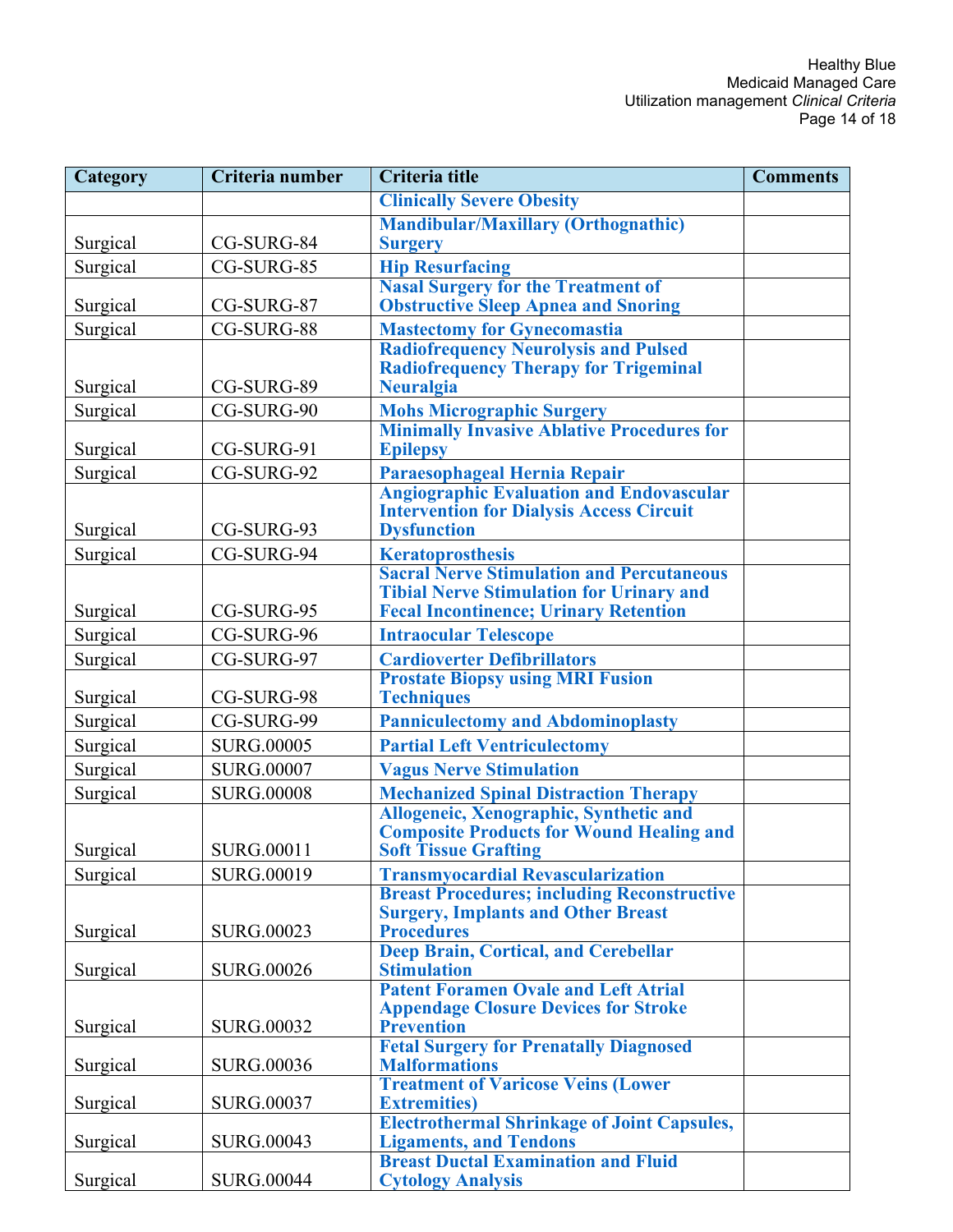| <b>Category</b> | Criteria number   | Criteria title                                                                                        | <b>Comments</b> |
|-----------------|-------------------|-------------------------------------------------------------------------------------------------------|-----------------|
| Surgical        | <b>SURG.00045</b> | <b>Extracorporeal Shock Wave Therapy</b>                                                              |                 |
|                 |                   | <b>Transendoscopic Therapy for</b>                                                                    |                 |
|                 |                   | Gastroesophageal Reflux Disease, Dysphagia                                                            |                 |
| Surgical        | <b>SURG.00047</b> | and Gastroparesis<br><b>Percutaneous Vertebral Disc and Vertebral</b>                                 |                 |
| Surgical        | <b>SURG.00052</b> | <b>Endplate Procedures</b>                                                                            |                 |
| Surgical        | <b>SURG.00053</b> | <b>Unicondylar Interpositional Spacer</b>                                                             |                 |
|                 |                   | <b>Transanal Radiofrequency Treatment of</b>                                                          |                 |
| Surgical        | <b>SURG.00056</b> | <b>Fecal Incontinence</b>                                                                             |                 |
|                 |                   | <b>Presbyopia and Astigmatism-Correcting</b>                                                          |                 |
| Surgical        | <b>SURG.00061</b> | <b>Intraocular Lenses</b><br><b>Vein Embolization as a Treatment for Pelvic</b>                       |                 |
| Surgical        | <b>SURG.00062</b> | <b>Congestion Syndrome and Varicocele</b>                                                             |                 |
| Surgical        | <b>SURG.00070</b> | <b>Photocoagulation of Macular Drusen</b>                                                             |                 |
| Surgical        | <b>SURG.00071</b> | <b>Percutaneous and Endoscopic Spinal Surgery</b>                                                     |                 |
| Surgical        | <b>SURG.00072</b> | <b>Lysis of Epidural Adhesions</b>                                                                    |                 |
| Surgical        | <b>SURG.00073</b> | <b>Epiduroscopy</b>                                                                                   |                 |
| Surgical        | <b>SURG.00075</b> | <b>Intervertebral Stabilization Devices</b>                                                           |                 |
| Surgical        | <b>SURG.00076</b> | <b>Nerve Graft after Prostatectomy</b>                                                                |                 |
|                 |                   | Uterine Fibroid Ablation: Laparoscopic,                                                               |                 |
|                 |                   | <b>Percutaneous or Transcervical Image Guided</b>                                                     |                 |
| Surgical        | <b>SURG.00077</b> | <b>Techniques</b>                                                                                     |                 |
| Surgical        | <b>SURG.00079</b> | <b>Nasal Valve Suspension</b>                                                                         |                 |
|                 |                   | <b>Computer-Assisted Musculoskeletal Surgical</b><br><b>Navigational Orthopedic Procedures of the</b> |                 |
| Surgical        | <b>SURG.00082</b> | <b>Appendicular System</b>                                                                            |                 |
| Surgical        | <b>SURG.00084</b> | <b>Implantable Middle Ear Hearing Aids</b>                                                            |                 |
|                 |                   | <b>Coblation® Therapies for Musculoskeletal</b>                                                       |                 |
| Surgical        | <b>SURG.00088</b> | <b>Conditions</b>                                                                                     |                 |
|                 |                   | <b>Self-Expanding Absorptive Sinus Ostial</b>                                                         |                 |
| Surgical        | <b>SURG.00089</b> | <b>Dilation</b>                                                                                       |                 |
| Surgical        | <b>SURG.00092</b> | <b>Implanted Devices for Spinal Stenosis</b>                                                          |                 |
| Surgical        | <b>SURG.00096</b> | <b>Surgical and Ablative Treatments for</b><br><b>Chronic Headaches</b>                               |                 |
|                 |                   | <b>Mechanical Embolectomy for Treatment of</b>                                                        |                 |
| Surgical        | <b>SURG.00098</b> | <b>Acute Stroke</b>                                                                                   |                 |
|                 |                   | <b>Convection Enhanced Delivery of</b>                                                                |                 |
| Surgical        | <b>SURG.00099</b> | <b>Therapeutic Agents to the Brain</b>                                                                |                 |
| Surgical        | <b>SURG.00100</b> | <b>Cryoablation for Plantar Fasciitis and</b><br><b>Plantar Fibroma</b>                               |                 |
|                 |                   | <b>Suprachoroidal Injection of a Pharmacologic</b>                                                    |                 |
| Surgical        | <b>SURG.00101</b> | <b>Agent</b>                                                                                          |                 |
|                 |                   | <b>Artificial Anal Sphincter for the Treatment</b>                                                    |                 |
| Surgical        | <b>SURG.00102</b> | of Severe Fecal Incontinence<br><b>Intraocular Anterior Segment Aqueous</b>                           |                 |
|                 |                   | <b>Drainage Devices (without extraocular</b>                                                          |                 |
| Surgical        | SURG.00103        | reservoir)                                                                                            |                 |
|                 |                   | <b>Extraosseous Subtalar Joint Implantation</b>                                                       |                 |
| Surgical        | <b>SURG.00104</b> | and Subtalar Arthroereisis                                                                            |                 |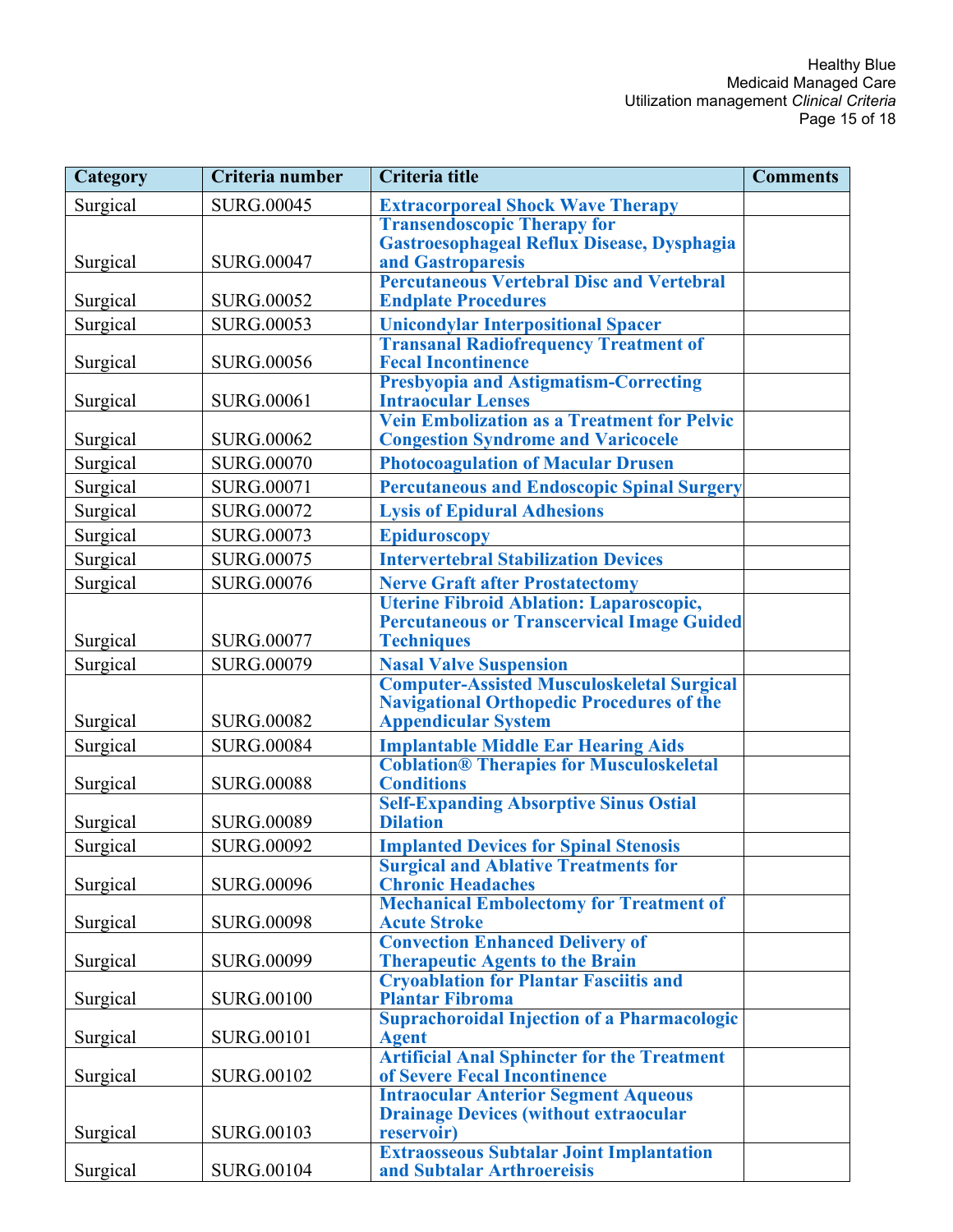| Category | Criteria number   | Criteria title                                                                                     | <b>Comments</b> |
|----------|-------------------|----------------------------------------------------------------------------------------------------|-----------------|
| Surgical | <b>SURG.00105</b> | <b>Bicompartmental Knee Arthroplasty</b>                                                           |                 |
| Surgical | <b>SURG.00107</b> | <b>Prostate Saturation Biopsy</b>                                                                  |                 |
| Surgical | <b>SURG.00111</b> | <b>Axial Lumbar Interbody Fusion</b>                                                               |                 |
|          |                   | <b>Implantation of Occipital, Supraorbital or</b>                                                  |                 |
|          |                   | <b>Trigeminal Nerve Stimulation Devices (and</b>                                                   |                 |
| Surgical | <b>SURG.00112</b> | <b>Related Procedures)</b>                                                                         |                 |
| Surgical | <b>SURG.00113</b> | <b>Artificial Retinal Devices</b><br><b>Facet Joint Allograft Implants for Facet</b>               |                 |
| Surgical | <b>SURG.00114</b> | <b>Disease</b>                                                                                     |                 |
|          |                   | <b>High Resolution Anoscopy Screening for</b>                                                      |                 |
|          |                   | Anal Intraepithelial Neoplasia (AIN) and                                                           |                 |
| Surgical | <b>SURG.00116</b> | <b>Squamous Cell Cancer of the Anus</b>                                                            |                 |
| Surgical | <b>SURG.00118</b> | <b>Bronchial Thermoplasty</b>                                                                      |                 |
| Surgical | <b>SURG.00119</b> | <b>Endobronchial Valve Devices</b>                                                                 |                 |
| Surgical | <b>SURG.00120</b> | <b>Internal Rib Fixation Systems</b>                                                               |                 |
| Surgical | <b>SURG.00121</b> | <b>Transcatheter Heart Valve Procedures</b>                                                        |                 |
|          |                   | <b>Transmyocardial/Perventricular Device</b>                                                       |                 |
| Surgical | <b>SURG.00123</b> | <b>Closure of Ventricular Septal Defects</b><br><b>Carotid Sinus Baroreceptor Stimulation</b>      |                 |
| Surgical | <b>SURG.00124</b> | <b>Devices</b>                                                                                     |                 |
|          |                   | <b>Radiofrequency and Pulsed Radiofrequency</b>                                                    |                 |
| Surgical | <b>SURG.00125</b> | <b>Treatment of Trigger Point Pain</b>                                                             |                 |
| Surgical | <b>SURG.00126</b> | <b>Irreversible Electroporation</b>                                                                |                 |
|          |                   | <b>Implantable Left Atrial Hemodynamic</b>                                                         |                 |
| Surgical | <b>SURG.00128</b> | <b>Monitor</b><br><b>Oral, Pharyngeal and Maxillofacial Surgical</b>                               |                 |
|          |                   | <b>Treatment for Obstructive Sleep Apnea or</b>                                                    |                 |
| Surgical | <b>SURG.00129</b> | <b>Snoring</b>                                                                                     |                 |
| Surgical | <b>SURG.00130</b> | <b>Annulus Closure After Discectomy</b>                                                            |                 |
|          |                   | <b>Lower Esophageal Sphincter Augmentation</b>                                                     |                 |
|          | <b>SURG.00131</b> | <b>Devices for the Treatment of</b>                                                                |                 |
| Surgical |                   | <b>Gastroesophageal Reflux Disease (GERD)</b><br><b>Drug-Eluting Devices for Maintaining Sinus</b> |                 |
| Surgical | <b>SURG.00132</b> | <b>Ostial Patency</b>                                                                              |                 |
| Surgical | <b>SURG.00134</b> | <b>Interspinous Process Fixation Devices</b>                                                       |                 |
|          |                   | <b>Radiofrequency Ablation of the Renal</b>                                                        |                 |
| Surgical | <b>SURG.00135</b> | <b>Sympathetic Nerves</b>                                                                          |                 |
|          |                   | <b>Focused Microwave Thermotherapy for</b><br><b>Breast Cancer</b>                                 |                 |
| Surgical | <b>SURG.00137</b> |                                                                                                    |                 |
| Surgical | <b>SURG.00138</b> | <b>Laser Treatment for Onychomycosis</b><br><b>Intraoperative Assessment of Surgical</b>           |                 |
|          |                   | <b>Margins During Breast-Conserving Surgery</b>                                                    |                 |
|          |                   | with Radiofrequency Spectroscopy or                                                                |                 |
| Surgical | <b>SURG.00139</b> | <b>Optical Coherence Tomography</b>                                                                |                 |
|          | <b>SURG.00140</b> | <b>Peripheral Nerve Blocks for Treatment of</b>                                                    |                 |
| Surgical |                   | <b>Neuropathic Pain</b><br><b>Doppler-Guided Transanal Hemorrhoidal</b>                            |                 |
| Surgical | <b>SURG.00141</b> | <b>Dearterialization</b>                                                                           |                 |
| Surgical | <b>SURG.00142</b> | <b>Genicular Nerve Blocks and Ablation for</b>                                                     |                 |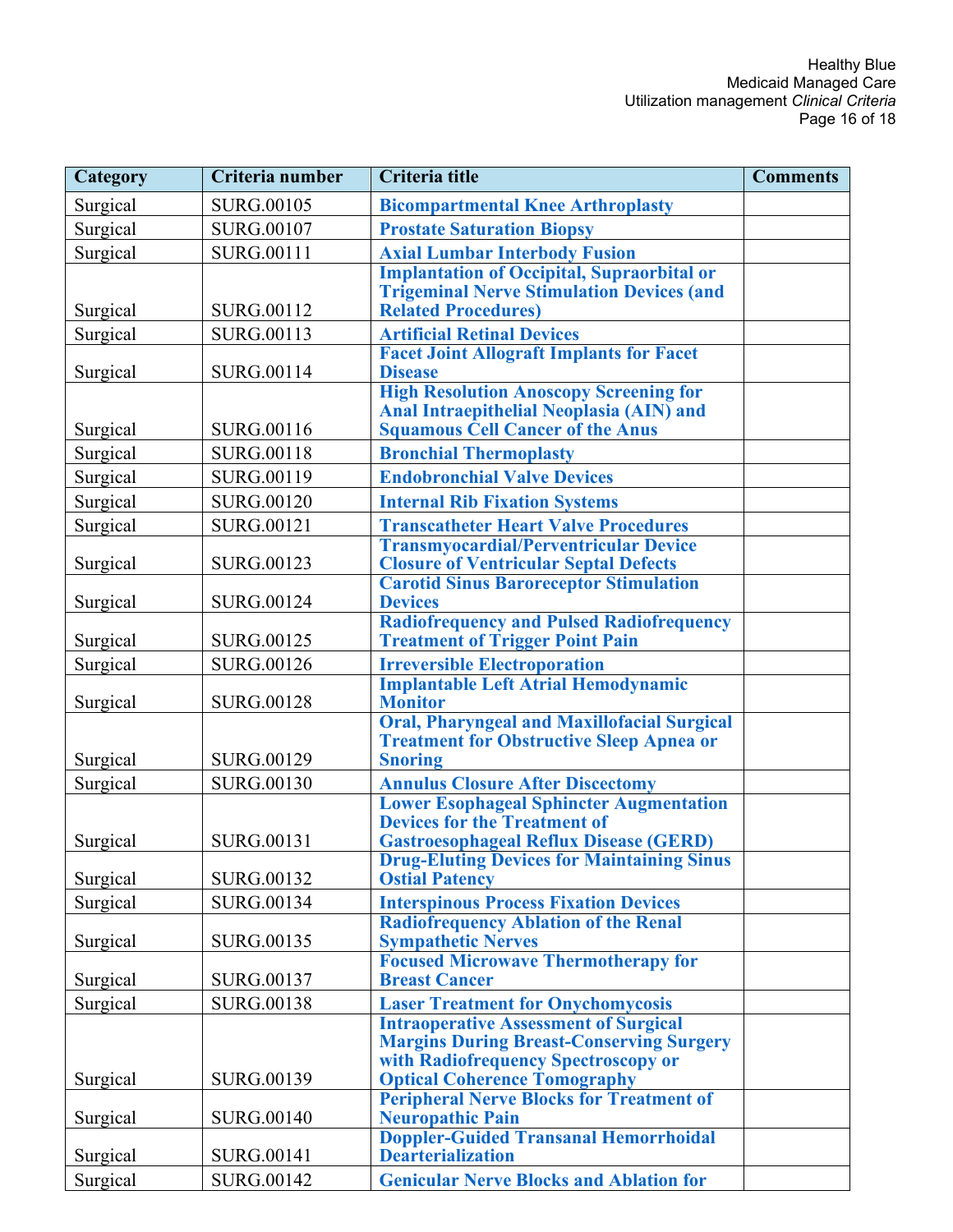| Category   | Criteria number    | Criteria title                                                                                      | <b>Comments</b> |
|------------|--------------------|-----------------------------------------------------------------------------------------------------|-----------------|
|            |                    | <b>Chronic Knee Pain</b>                                                                            |                 |
|            |                    | <b>Perirectal Spacers for Use During Prostate</b>                                                   |                 |
| Surgical   | SURG.00143         | <b>Radiotherapy</b>                                                                                 |                 |
|            |                    | <b>Occipital Nerve Block Therapy for the</b>                                                        |                 |
|            |                    | <b>Treatment of Headache and Occipital</b>                                                          |                 |
| Surgical   | <b>SURG.00144</b>  | <b>Neuralgia</b>                                                                                    |                 |
|            |                    | <b>Mechanical Circulatory Assist Devices</b><br>(Ventricular Assist Devices, Percutaneous           |                 |
|            |                    | <b>Ventricular Assist Devices and Artificial</b>                                                    |                 |
| Surgical   | <b>SURG.00145</b>  | <b>Hearts</b> )                                                                                     |                 |
| Surgical   | <b>SURG.00146</b>  | <b>Extracorporeal Carbon Dioxide Removal</b>                                                        |                 |
|            |                    | <b>Synthetic Cartilage Implant for</b>                                                              |                 |
| Surgical   | <b>SURG.00147</b>  | <b>Metatarsophalangeal Joint Disorders</b>                                                          |                 |
|            |                    | <b>Spectral Analysis of Prostate Tissue by</b>                                                      |                 |
| Surgical   | <b>SURG.00148</b>  | <b>Fluorescence Spectroscopy</b>                                                                    |                 |
|            |                    | <b>Percutaneous Ultrasonic Ablation of Soft</b>                                                     |                 |
| Surgical   | <b>SURG.00149</b>  | <b>Tissue</b>                                                                                       |                 |
| Surgical   | <b>SURG.00150</b>  | <b>Leadless Pacemaker</b>                                                                           |                 |
| Surgical   | <b>SURG.00151</b>  | <b>Balloon Dilation of the Eustachian Tubes</b>                                                     |                 |
|            |                    | <b>Wireless Cardiac Resynchronization</b>                                                           |                 |
| Surgical   | <b>SURG.00152</b>  | <b>Therapy for Left Ventricular Pacing</b>                                                          |                 |
| Surgical   | <b>SURG.00153</b>  | <b>Cardiac Contractility Modulation Therapy</b>                                                     |                 |
| Surgical   | <b>SURG.00154</b>  | <b>Microsurgical Procedures for the Treatment</b><br>of Lymphedema                                  |                 |
|            | <b>SURG.00155</b>  | <b>Cryoneurolysis</b>                                                                               |                 |
| Surgical   |                    |                                                                                                     |                 |
| Surgical   | <b>SURG.00156</b>  | <b>Implanted Artificial Iris Devices</b><br><b>Minimally Invasive Treatment of the</b>              |                 |
| Surgical   | <b>SURG.00157</b>  | <b>Posterior Nasal Nerve to Treat Rhinitis</b>                                                      |                 |
|            |                    | <b>Implantable Peripheral Nerve Stimulation</b>                                                     |                 |
| Surgical   | <b>SURG.00158</b>  | <b>Devices as a Treatment for Pain</b>                                                              |                 |
|            |                    | <b>Focal Laser Ablation for the Treatment of</b>                                                    |                 |
| Surgical   | <b>SURG.00159</b>  | <b>Prostate Cancer</b>                                                                              |                 |
| Transplant | CG-TRANS-02        | <b>Kidney Transplantation</b>                                                                       |                 |
|            |                    | <b>Donor Lymphocyte Infusion for Hematologic</b>                                                    |                 |
|            |                    | <b>Malignancies after Allogeneic Hematopoietic</b>                                                  |                 |
| Transplant | CG-TRANS-03        | <b>Progenitor Cell Transplantation</b>                                                              |                 |
| Transplant | <b>TRANS.00004</b> | <b>Cell Transplantation (Mesencephalic,</b><br><b>Adrenal-Brain and Fetal Xenograft)</b>            |                 |
| Transplant | <b>TRANS.00008</b> | <b>Liver Transplantation</b>                                                                        |                 |
|            |                    |                                                                                                     |                 |
| Transplant | <b>TRANS.00009</b> | <b>Lung and Lobar Transplantation</b><br><b>Autologous and Allogeneic Pancreatic Islet</b>          |                 |
| Transplant | <b>TRANS.00010</b> | <b>Cell Transplantation</b>                                                                         |                 |
|            |                    | <b>Pancreas Transplantation and Pancreas</b>                                                        |                 |
| Transplant | <b>TRANS.00011</b> | <b>Kidney Transplantation</b>                                                                       |                 |
|            |                    | <b>Small Bowel, Small Bowel/Liver and</b>                                                           |                 |
| Transplant | <b>TRANS.00013</b> | <b>Multivisceral Transplantation</b>                                                                |                 |
|            |                    | <b>Umbilical Cord Blood Progenitor Cell</b>                                                         |                 |
| Transplant | <b>TRANS.00016</b> | <b>Collection, Storage and Transplantation</b>                                                      |                 |
| Transplant | <b>TRANS.00023</b> | <b>Hematopoietic Stem Cell Transplantation for</b><br><b>Multiple Myeloma and Other Plasma Cell</b> |                 |
|            |                    |                                                                                                     |                 |